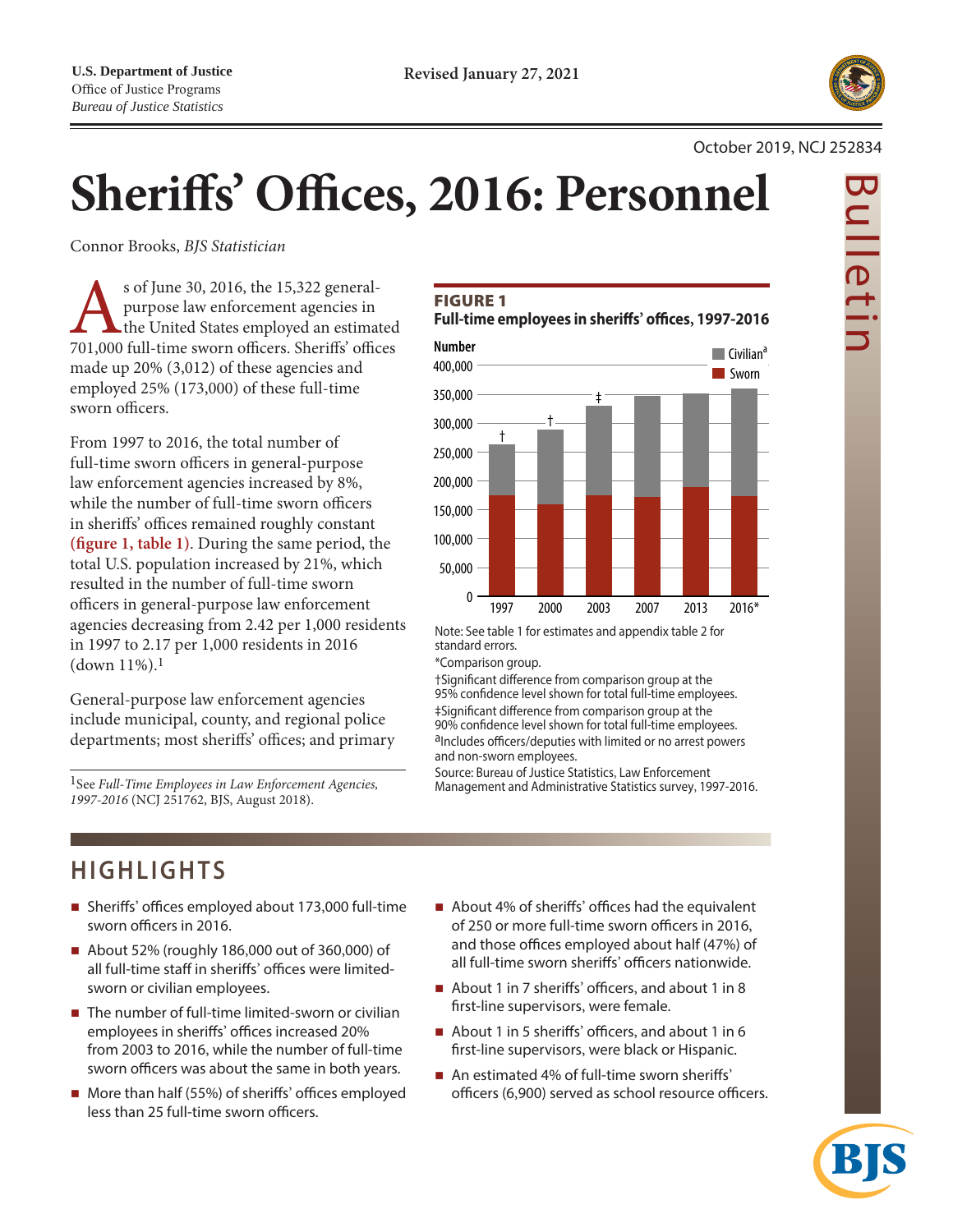state and highway patrol agencies. They are distinct from special-purpose agencies, sheriffs' offices with only jail and court duties, and federal law enforcement agencies. Full-time sworn officers are those with general arrest powers.

Findings in this report are from the Law Enforcement Management and Administrative Statistics (LEMAS) survey. The Bureau of Justice Statistics conducts the survey periodically using a nationally representative sample of general-purpose state and local law enforcement agencies and collects information on personnel, budget, operations, policies, equipment, and technology.

#### TABLe 1

#### **Full-time employees in sheriffs' offices, 1997-2016**

| Year  | <b>Total</b>      | Sworn     | Civilian  |
|-------|-------------------|-----------|-----------|
| 1997  | $263,145 \dagger$ | 174,486   | 88,659 +  |
| 2000  | 289,135 +         | 159,528 ‡ | 129,608 + |
| 2003  | $330,274 \pm$     | 174,251   | 156,022 + |
| 2007  | 346,337           | 172,241   | 174,096   |
| 2013  | 351,904           | 188,952   | 162,952 + |
| 2016* | 359,843           | 173,354   | 186,489   |

Note: See appendix table 2 for standard errors.

\*Comparison group.

†Significant difference from comparison group at the 95% confidence level. ‡Significant difference from comparison group at the 90% confidence level. Source: Bureau of Justice Statistics, Law Enforcement Management and Administrative Statistics survey, 1997-2016.

# **About a third of full-time employees in general-purpose law enforcement agencies worked in sheriffs' offices**

In 2016, general-purpose state and local law enforcement agencies employed about 1,050,000 full-time employees. Sheriffs' offices employed about a third (34%) of all full-time employees in such agencies nationwide **(table 2)**. 2 Of the 349,000 full-time limited-sworn or civilian employees in general-purpose law enforcement agencies, more than half (186,000) worked in sheriffs' offices. Sheriffs' offices employed approximately 360,000 full-time personnel, split about evenly between sworn officers (48%) and limited-sworn or civilian employees (52%). Most (63%) of the 31,000 part-time personnel in sheriffs' offices were limited-sworn or civilian employees.

2For estimates on local police departments, see *Local Police Departments 2016: Personnel* (NCJ 252835, BJS, October 2019).

#### TABLe 2 **Personnel in general-purpose state and local law enforcement agencies, by type of agency, 2016**

|                               |                    |           | <b>Full-time employees</b> |                       | Part-time employees |        |                       |  |
|-------------------------------|--------------------|-----------|----------------------------|-----------------------|---------------------|--------|-----------------------|--|
| Type of agency                | Number of agencies | Total     | Sworn                      | Civilian <sup>a</sup> | <b>Total</b>        | Sworn  | Civilian <sup>a</sup> |  |
| Total                         | 15.322             | 1.050.488 | 701,273                    | 349,214               | 97,379              | 39,334 | 58,045                |  |
| Local police                  | 12.261             | 599,548   | 468,274                    | 131.274               | 65,472              | 27,782 | 37,690                |  |
| Sheriff's office <sup>b</sup> | 3,012              | 359,843   | 173.354                    | 186.489               | 30,511              | 1,377  | 19,135                |  |
| Primary state <sup>c</sup>    | 49                 | 91,097    | 59,645                     | 31,452                | ,395                | 175    | .220                  |  |

Note: Counts are estimates as of June 30, 2016. Details may not sum to totals due to rounding. See appendix table 3 for standard errors.<br><sup>a</sup>Includes officers/deputies with limited or no arrest powers and non-sworn employee

b<sub>Excludes agencies with only jail and court duties.</sub>

cHawaii does not have a primary state law enforcement agency.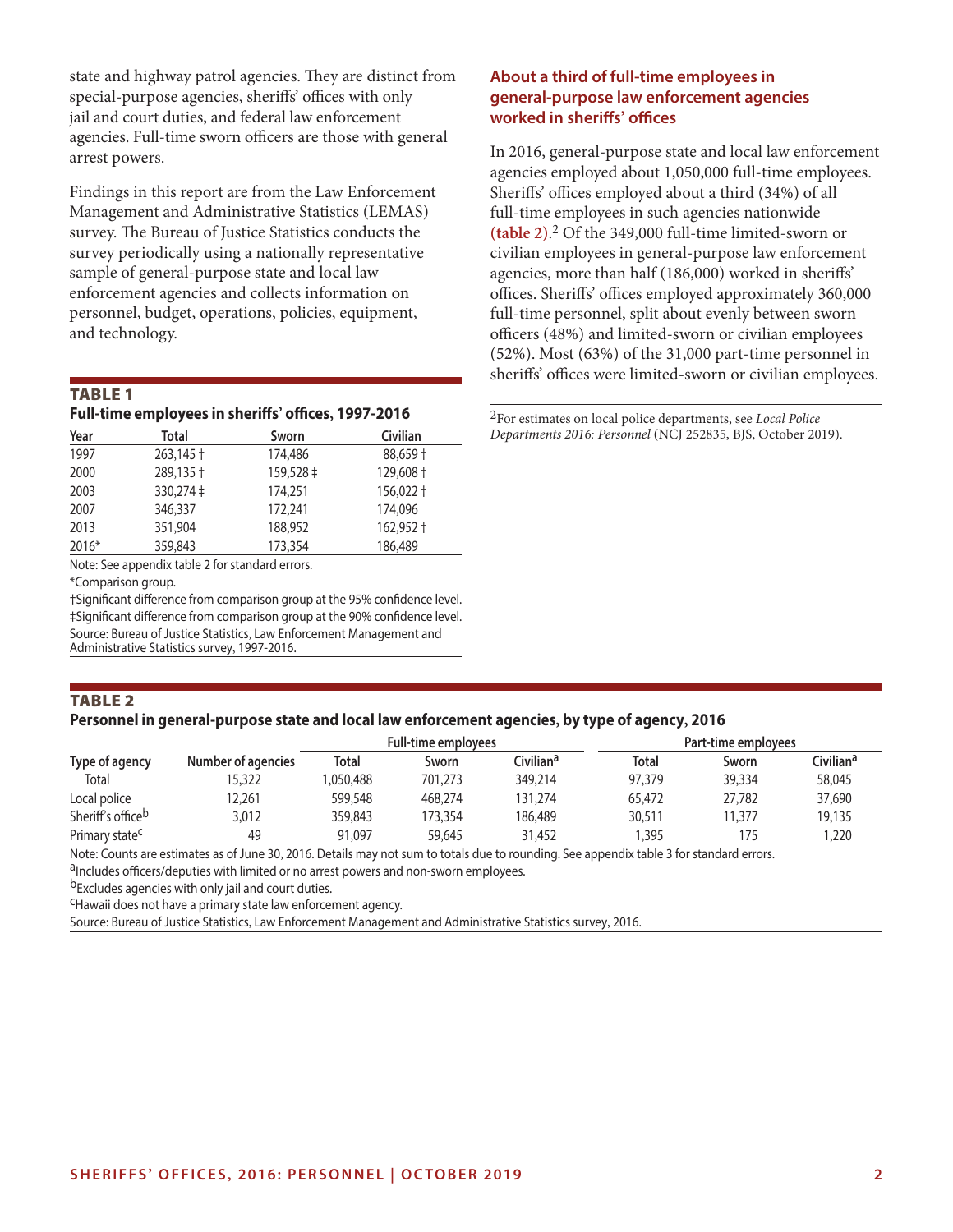# **More than half of sheriffs' offices employed less than 25 full-time-equivalent sworn officers**

In 2016, about three-quarters (77%) of sheriffs' offices employed less than the equivalent of 50 full-time sworn officers, and most (55%) employed less than 25 **(table 3)**. 3 The 2% of sheriffs' offices with 500 or more full-time-equivalent sworn officers employed about a third (31%) of all full-time sworn personnel in sheriffs' offices nationwide. The 329 sheriffs' offices that employed the equivalent of 100 or more full-time sworn officers made up 11% of sheriffs' offices and employed 64% of sheriffs' full-time sworn personnel.

About 28% of full-time limited-sworn or civilian personnel worked in sheriffs' offices with the equivalent of 500 or more full-time sworn officers. Approximately 60% worked in offices with the equivalent of 100 or more officers.

# **About 1 in 7 full-time sworn officers in sheriffs' offices were female**

In 2016, about 14% of full-time sworn personnel in sheriffs' offices were female **(table 4)**. Sheriffs' offices employing the equivalent of 500 or more full-time sworn personnel employed a larger percentage of female full-time sworn personnel (17%) than offices employing less than 50 full-time-equivalent officers.

 $3$ The number of full-time-equivalent sworn officers is the number of full-time sworn officers plus half the number of part-time sworn officers (who are counted as 0.5 full-time equivalents).

#### TABLe 4 **Sex of full-time sworn personnel in sheriffs' offices, by size of office, 2016**

| Size of office <sup>a</sup>                          | Total | Male  | Female     |
|------------------------------------------------------|-------|-------|------------|
| All offices                                          | 100%  | 86.4% | 13.6%      |
| 500 or more full-time-<br>equivalent sworn officers* | 100%  | 82.5  | 17.5       |
| 250-499                                              | 100%  | 83.8  | 16.2       |
| 100-249                                              | 100%  | 86.7  | 13.3       |
| 50-99                                                | 100%  | 87.8  | $12.2 \pm$ |
| $25 - 49$                                            | 100%  | 91.4  | $8.6 +$    |
| 24 or fewer                                          | 100%  | 94.0  | $6.0 +$    |

Note: See appendix table 5 for standard errors.

\*Comparison group.

†Significant difference from comparison group at the 95% confidence level. ‡Significant difference from comparison group at the 90% confidence level. aSize of office is based on the number of full-time sworn officers plus half the number of part-time sworn officers (who are counted as the equivalent of 0.5 full-time sworn officers).

Source: Bureau of Justice Statistics, Law Enforcement Management and Administrative Statistics survey, 2016.

| <b>TABLE 3</b>                                                     |  |
|--------------------------------------------------------------------|--|
| Sheriffs' offices and full-time employees, by size of office, 2016 |  |

|                                                     |               | Sheriffs' offices |               | Full-time sworn personnel | Full-time civilian personnel <sup>a</sup> |         |
|-----------------------------------------------------|---------------|-------------------|---------------|---------------------------|-------------------------------------------|---------|
| Size of office <sup>b</sup>                         | <b>Number</b> | <b>Percent</b>    | <b>Number</b> | <b>Percent</b>            | <b>Number</b>                             | Percent |
| All offices                                         | 3,012         | 100%              | 173,354       | 100%                      | 186.489                                   | 100%    |
| 500 or more full-time-<br>equivalent sworn officers | 48            | 1.6               | 53,737        | 31.0                      | 52,843                                    | 28.3    |
| 250-499                                             | 83            | 2.8               | 27,883        | 16.1                      | 27,587                                    | 14.8    |
| 100-249                                             | 198           | 6.6               | 29,270        | 16.9                      | 31,701                                    | 17.0    |
| 50-99                                               | 364           | 12.1              | 23,453        | 13.5                      | 27,985                                    | 15.0    |
| 25-49                                               | 649           | 21.6              | 20,740        | 12.0                      | 25,981                                    | 13.9    |
| 24 or fewer                                         | .671          | 55.5              | 18,271        | 10.5                      | 20,391                                    | 10.9    |

Note: Details may not sum to totals due to rounding. See appendix table 4 for standard errors.

aIncludes officers/deputies with limited or no arrest powers and non-sworn employees.

bSize of office is based on the number of full-time sworn officers plus half the number of part-time sworn officers (who are counted as the equivalent of 0.5 full-time sworn officers).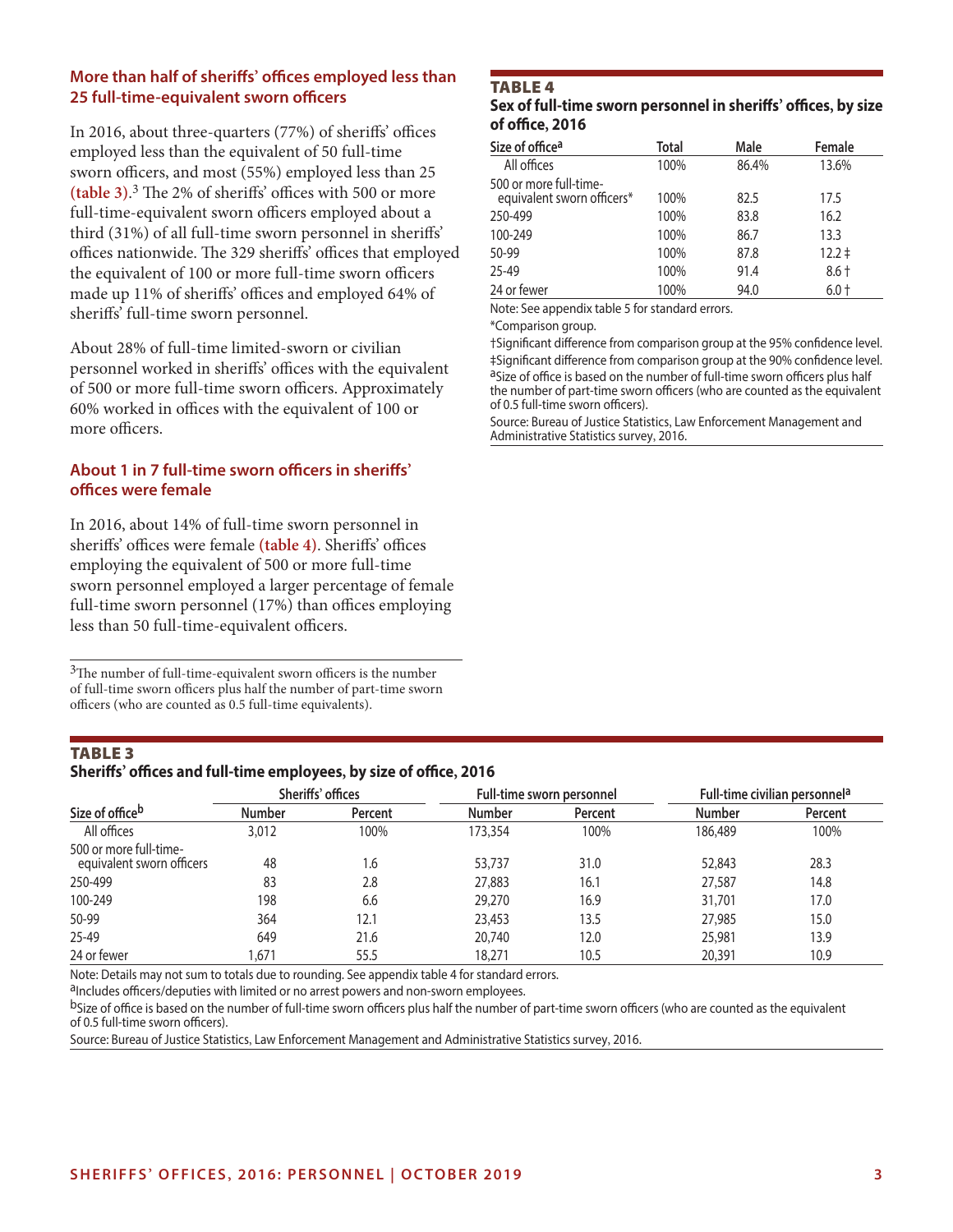#### **The percentage of full-time sworn personnel who were female remained relatively constant from 2000 to 2016**

From 1997 to 2000, the percentage of full-time sworn personnel in sheriffs' offices who were female decreased about 3 percentage points **(figure 2)**. Between 2000 to 2016, the percentage of full-time sworn personnel who were female remained relatively constant, showing no statistically significant change between 2016 and prior years dating back to 2000.

# **About 1 in 4 full-time sworn personnel were black or Hispanic**

In 2016, 76% of full-time sworn personnel in sheriffs' offices were white, 11% were Hispanic, 9% were black, and 2% were of other races (Asian, Native Hawaiian, other Pacific Islander, American Indian, Alaska Native, or two or more races) **(table 5)**. (About 2% were of unknown races.) In the largest sheriffs' offices, 22% of full-time sworn personnel were Hispanic, and 14% were black.

# Figure 2

#### **Percent of full-time sworn personnel in sheriffs' offices who were female, 1997-2016**



Note: See appendix table 6 for estimates and standard errors. \*Comparison group.

‡Significant difference from comparison group at the 90% confidence level. Source: Bureau of Justice Statistics, Law Enforcement Management and Administrative Statistics survey, 1997-2016.

#### TABLe 5

#### **Race or ethnicity of full-time sworn personnel in sheriffs' offices, by size of office, 2016**

| Size of office <sup>a</sup>                         | <b>Total</b> | Whiteb   | <b>Black</b> b | <b>Hispanic</b> | Other <sup>b,c</sup> | Unknown |
|-----------------------------------------------------|--------------|----------|----------------|-----------------|----------------------|---------|
| All offices                                         | 100%         | 75.8%    | 9.4%           | 10.5%           | 2.4%                 | $1.8\%$ |
| 500 or more full-time-equivalent<br>sworn officers* | 100%         | 58.2     | 13.7           | 22.0            | 4.5                  | 1.6     |
| 250-499                                             | 100%         | $76.1 +$ | 11.3           | $8.7 +$         | 2.2 t                | 1.8     |
| 100-249                                             | 100%         | $82.0 +$ | 7.0 t          | $5.5 +$         | l.5 t                | 4.0     |
| 50-99                                               | 100%         | $86.1 +$ | $7.6 \pm$      | $2.7 +$         | $1.3 +$              | 2.3!    |
| 25-49                                               | 100%         | 88.8 +   | $5.9+$         | $4.0 +$         | 1.2 †                | 0.1!    |
| 24 or fewer                                         | 100%         | $90.2 +$ | $4.1 +$        | $4.3 +$         | 1.0 t                | 0.4!    |

Note: See appendix table 7 for standard errors.

\*Comparison group.

†Significant difference from comparison group at the 95% confidence level.

‡Significant difference from comparison group at the 90% confidence level.

! Interpret with caution. Estimate is based on 10 or fewer sample cases, or coefficient of variation is greater than 50%.<br><sup>a</sup>Size of office is based on the number of full-time sworn officers plus half the number of part-ti of 0.5 full-time sworn officers).

<sup>b</sup>Excludes persons of Hispanic origin (e.g., "white" refers to non-Hispanic whites and "black" refers to non-Hispanic blacks).<br><sup>C</sup>Includes Asians, Native Hawaiians, Other Pacific Islanders, American Indians, Alaska Native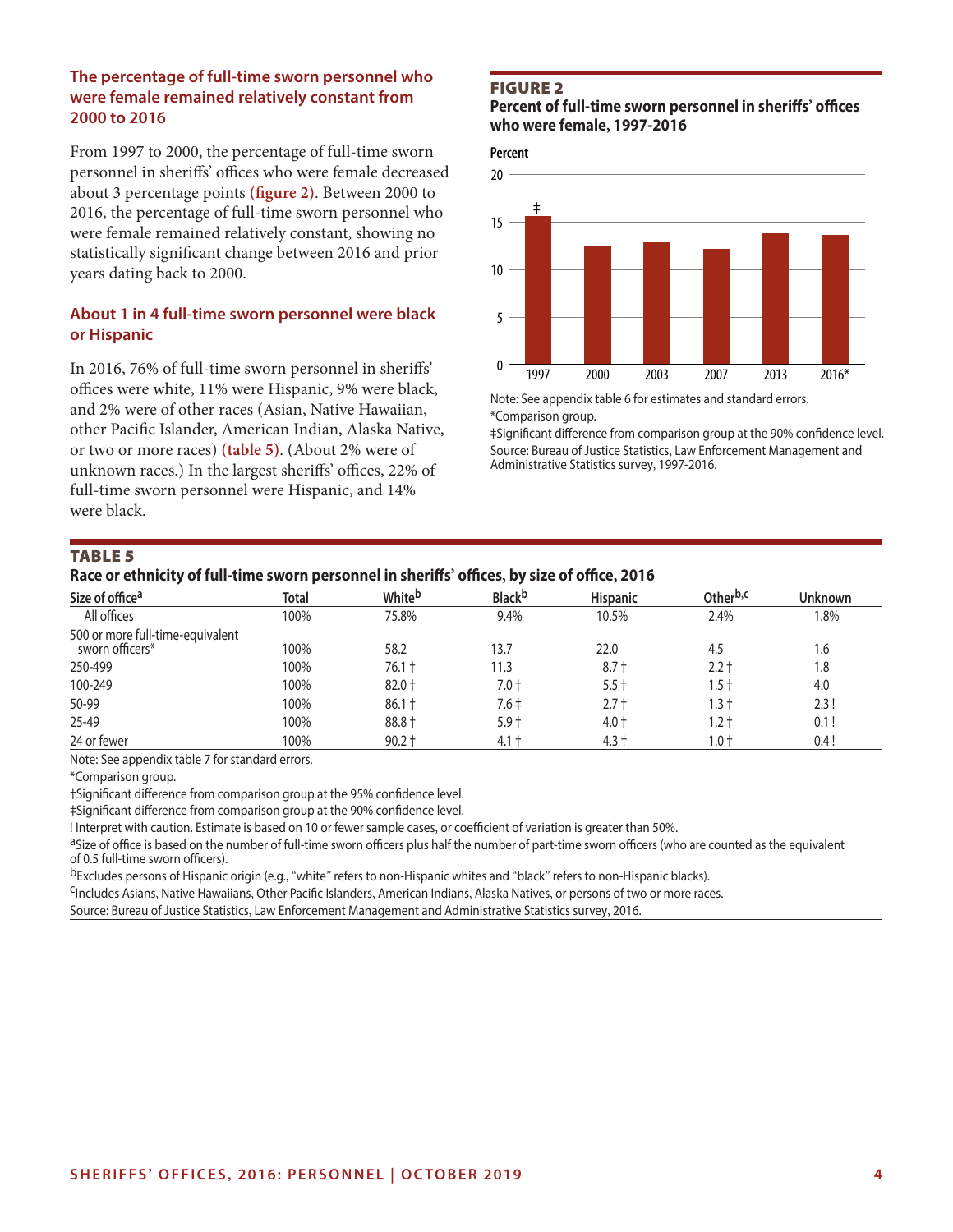# **From 1997 to 2016, the percentage of Hispanics in sheriffs' offices nearly doubled**

From 1997 to 2016, the proportion of full-time sworn personnel in sheriffs' offices who were Hispanic nearly doubled, from 6% to 11% **(table 6)**. About two-thirds (67%) of full-time sworn personnel in sheriffs' offices were white males **(table 7)**. Sheriffs' offices employing the equivalent of 500 or more full-time sworn employees had a smaller share of white male employees (50%) than smaller offices, whose percentage ranged from 65% to 85%. These larger offices had a greater share of Hispanic males (18%), black males (9%), and males of other races (4%; includes Asian, Native Hawaiian, other Pacific Islander, American Indian, Alaska Native, or two or more races) than offices with less than the equivalent of 50 full-time sworn did.

About 8% of full-time sworn personnel were white females, 3% were black females, and 2% were Hispanic females. Sheriffs' offices that employed the equivalent of 500 or more full-time sworn personnel employed the largest percentage of Hispanic females (4%), while offices with the equivalent of 250 or more full-time sworn personnel employed the largest percentages of black females.

#### TABLe 6

#### **Race or ethnicity among full-time sworn personnel in sheriffs' offices, 1997-2016**

|         |               | White <sup>a</sup> |        | <b>Black<sup>a</sup></b> |               | Other <sup>a,b</sup><br><b>Hispanic</b> |               |          | <b>Unknown</b> |         |
|---------|---------------|--------------------|--------|--------------------------|---------------|-----------------------------------------|---------------|----------|----------------|---------|
| Year    | <b>Number</b> | Percent            | Number | Percent                  | <b>Number</b> | Percent                                 | <b>Number</b> | Percent  | <b>Number</b>  | Percent |
| 1997    | 141,365       | $81.0\% \pm$       | 20,555 | 11.8% †                  | 10.319        | $5.9%$ †                                | 2,246         | $1.3%$ t |                |         |
| 2000    | 132,197       | $82.9 +$           | 14.937 | 9.4                      | 9,784         | $6.1+$                                  | 2,609         | l.6 t    |                |         |
| 2003    | 141.525       | $81.2 \pm$         | 17.473 | 10.0                     | 12,007        | $6.9+$                                  | 3,247         | 1.9‡     |                |         |
| 2007    | 138,832       | 72.8               | 15,469 | 8.1                      | 13.870        | 7.3                                     | 3,233         | .7 t     | 19,357         | 10.1%   |
| 2013    | 140,876       | 74.6               | 16.592 | 8.8                      | 19,403        | 10.3                                    | 4,060         | 2.1      | 8,021          | 4.2     |
| $2016*$ | 131,997       | 75.8               | 16.457 | 9.4                      | 18.337        | 10.5                                    | 4,255         | 2.4      | 3,175          | 1.8     |

Note: Prior to 2007, respondents did not have the option to indicate "unknown" race for full-time sworn officers in the Law Enforcement Management and Administrative Statistics (LEMAS) survey. See appendix table 8 for standard errors.

\*Comparison group.

†Significant difference from comparison group at the 95% confidence level

‡Significant difference from comparison group at the 90% confidence level.

aExcludes persons of Hispanic origin (e.g., "white" refers to non-Hispanic whites and "black" refers to non-Hispanic blacks).

bIncludes Asians, Native Hawaiians, Other Pacific Islanders, American Indians, Alaska Natives, or persons of two or more races. Beginning in 2013, the LEMAS survey included the option for respondents to indicate "two or more races" for law enforcement personnel. "Other" includes this option. Source: Bureau of Justice Statistics, Law Enforcement Management and Administrative Statistics survey, 1997-2016.

# TABLe 7

#### **Sex and race or ethnicity of full-time sworn personnel in sheriffs' offices, by size of office, 2016**

|                                                      |              | Male               |                |                 |                      |         |           | Female         |                 |                      |           |
|------------------------------------------------------|--------------|--------------------|----------------|-----------------|----------------------|---------|-----------|----------------|-----------------|----------------------|-----------|
| Size of office <sup>a</sup>                          | <b>Total</b> | White <sup>b</sup> | <b>Black</b> b | <b>Hispanic</b> | Other <sup>b,c</sup> | Unknown | Whiteb    | <b>Black</b> b | <b>Hispanic</b> | Other <sup>b,c</sup> | Unknown   |
| All offices                                          | 100%         | 67.3%              | 6.8%           | 8.6%            | 2.1%                 | .5%     | 8.5%      | 2.6%           | $.9\%$          | 0.3%                 | 0.3%      |
| 500 or more full-time-<br>equivalent sworn officers* | 00%          | 50.2               | 9.2            | 17.8            | 3.9                  | . 4     | 8.0       | 4.4            | 4.2             | 0.6                  | 0.3!      |
| 250-499                                              | 100%         | $65.4 +$           | 8.1            | 7.4 t           | ا 8.،                | 1.2     | 10.8 †    | 3.2            | .3 †            | 0.3 t                | 0.6!      |
| 100-249                                              | 100%         | $72.2 +$           | $5.3 +$        | 4.6 †           | $.2 +$               | 3.3     | $9.8 \pm$ | 1.6 t          | $0.9+$          | $0.2 +$              | 0.7!      |
| 50-99                                                | 100%         | $76.7 +$           | 5.8            | 2.1 t           | $1.1 +$              | 2.1 !   | 9.4       | 1.8†           | $0.5 +$         | $0.2 + 1$            | 0.2!      |
| 25-49                                                | 100%         | $81.9 +$           | $4.8 +$        | $3.5 +$         | $.2 +$               | 0.1 !   | 6.9       | $1.1 +$        | $0.5 + !$       | $< 0.1 + 1$          | 0.0       |
| 24 or less                                           | 100%         | $85.1 +$           | 3.7 t          | $3.8 +$         | $0.9 +$              | 0.4 !   | $5.0 +$   | $0.4 + !$      | $0.5 + !$       | < 0.1<br>' † !       | $< 0.1$ ! |

Note: See appendix table 9 for standard errors.

\*Comparison group.

†Significant difference from comparison group at the 95% confidence level.

‡Significant difference from comparison group at the 90% confidence level.

! Interpret with caution. Estimate is based on 10 or fewer sample cases, or coefficient of variation is greater than 50%.<br><sup>a</sup>Size of office is based on the number of full-time sworn officers plus half the number of part-ti of 0.5 full-time sworn officers).

<sup>b</sup>Excludes persons of Hispanic origin (e.g., "white" refers to non-Hispanic whites and "black" refers to non-Hispanic blacks).<br><sup>C</sup>Includes Asians, Native Hawaiians, Other Pacific Islanders, American Indians, Alaska Native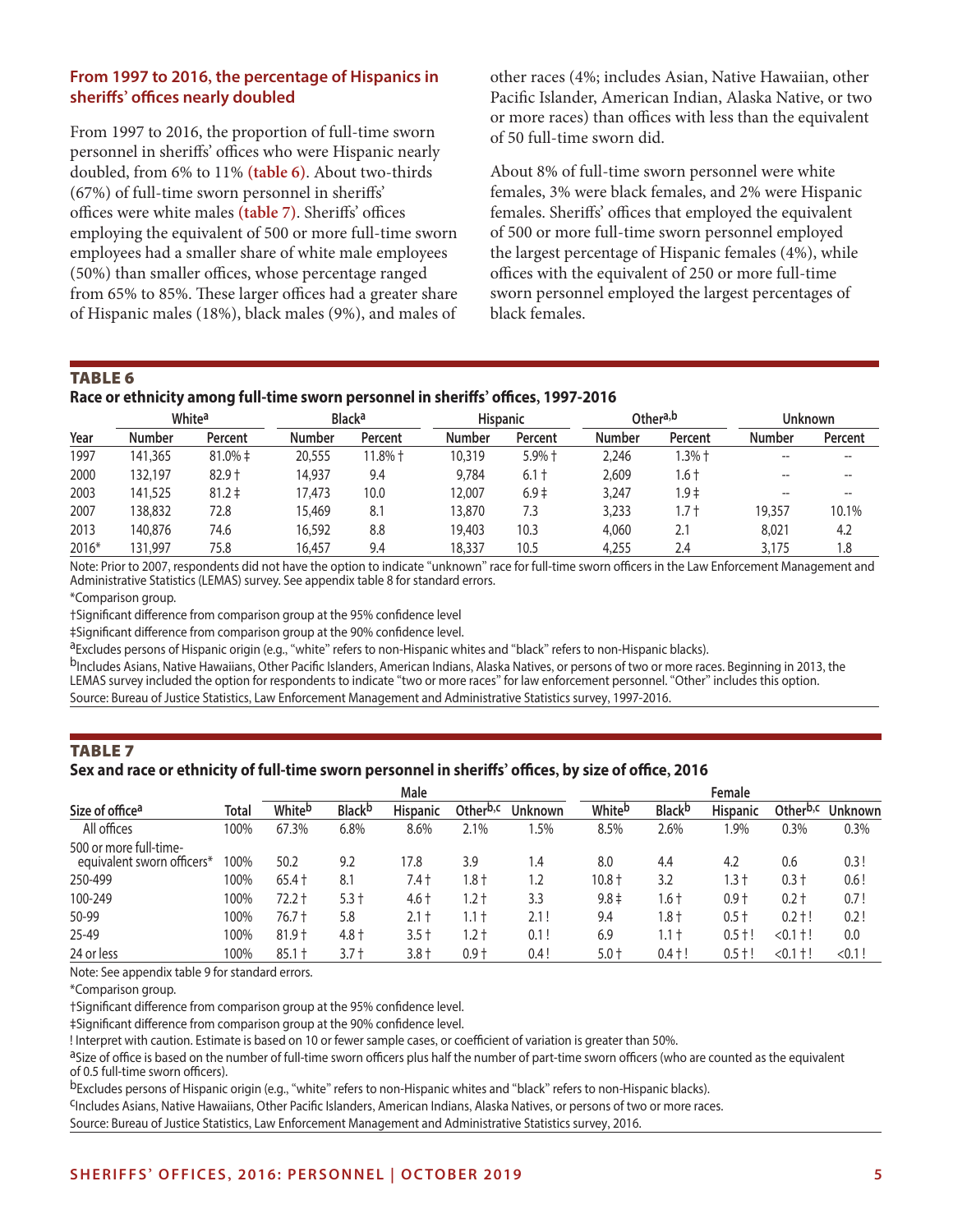# **About 12% of first-line supervisors in sheriffs' offices were female**

Females accounted for about 1% of all sheriffs in 2016 **(table 8)**. About half (47%) of all sheriffs' office personnel were employed by the 4% of offices with the equivalent of 250 or more full-time sworn officers, and these had a median number of 410 full-time sworn officers. An estimated 6% of these offices were led by female sheriffs (not shown in table). Sheriffs' offices that employed less than the equivalent of 250 full-time sworn personnel

#### TABLe 8

#### **Percent of sheriffs, intermediate supervisors, and first-line supervisors in sheriffs' offices who were female, by size of office, 2016**

| Size of office <sup>a</sup>                          | <b>Sheriff</b> | <b>Intermediate</b><br>supervisor | <b>First-line</b><br>supervisor |
|------------------------------------------------------|----------------|-----------------------------------|---------------------------------|
| All offices                                          | 0.9%           | 9.7%                              | 12.3%                           |
| 500 or more full-time-<br>equivalent sworn officers* | 11.1!          | 13.3                              | 13.7                            |
| 100-499                                              | $1.9 + !$      | 12.2                              | 13.8                            |
| 25-99                                                | $1.0 + !$      | $6.0 +$                           | 9.0                             |
| 24 or less                                           | $0.4 + !$      | $7.2 +$                           | 11.5                            |

Note: See appendix table 10 for standard errors. \*Comparison group.

†Significant difference from comparison group at the 95% confidence level. ! Interpret with caution. Estimate is based on 10 or fewer sample cases, or coefficient of variation is greater than 50%. Estimates, including those among offices sampled with certainty, reflect weights based on probability of being sampled and unit non-response. See *Methodology* for details. <sup>a</sup>Size of office is based on the number of full-time sworn officers plus half the number of part-time sworn officers (who are counted as the equivalent of 0.5 full-time sworn officers).

Source: Bureau of Justice Statistics, Law Enforcement Management and Administrative Statistics survey, 2016.

had a median of 19 full-time sworn officers. About 1% of these sheriffs' offices were led by female sheriffs (not shown in tables).

In 2016, about 10% of intermediate supervisors (those below chief and above sergeant or first-line supervisor) were female. Sheriffs' offices with the equivalent of 100 or more full-time sworn personnel employed almost twice the percentage of intermediate supervisors who were female as offices with less than 100 full-time sworn personnel. About 12% of first-line supervisors (sergeants or equivalent) in sheriffs' offices were female.

# **About 5% of sheriffs were black or Hispanic**

In 2016, about 94% of sheriffs were white, 3% were black, 3% were Hispanic, and less than 1% were of other races (Asian, Native Hawaiian, other Pacific Islander, American Indian, Alaska Native, or two or more races) **(table 9)**. In offices with the equivalent of 250 or more full-time sworn personnel, 88% of sheriffs were white, 6% were black, 5% were Hispanic, and 1% were of other races (not shown in table). In offices with less than 250 full-time sworn personnel, about 94% of sheriffs were white, 3% were black, 2% were Hispanic, and 1% were of other races (not shown in table).

About 85% of intermediate supervisors were white, 8% were black, 5% were Hispanic, and 1% were of other races. Sheriffs' offices with 500 or more full-timeequivalent sworn employees employed a greater percentage of Hispanic intermediate supervisors (11%) than smaller sheriffs' offices did.

#### TABLe 9

#### **Race or ethnicity among sheriffs, intermediate supervisors, and first-line supervisors in sheriffs' offices, by size of office, 2016**

|                                            | <b>Sheriff</b> |                           |                 | Intermediate supervisor |                    |                           | <b>First-line supervisor</b> |                               |         |                           |                 |                      |
|--------------------------------------------|----------------|---------------------------|-----------------|-------------------------|--------------------|---------------------------|------------------------------|-------------------------------|---------|---------------------------|-----------------|----------------------|
| Size of office <sup>a</sup>                | Whiteb         | <b>Black</b> <sup>b</sup> | <b>Hispanic</b> | Other <sup>b,c</sup>    | White <sup>b</sup> | <b>Black</b> <sup>b</sup> |                              | Hispanic Other <sup>b,c</sup> | Whiteb  | <b>Black</b> <sup>b</sup> | <b>Hispanic</b> | Other <sup>b,c</sup> |
| All offices                                | 93.7%          | ?.8%                      | 2.6%            | $0.6\%$ !               | 84.6%              | 7.9%                      | 5.1%                         | $.2\%$                        | 80.3%   | 8.4%                      | 7.8%            | 2.1%                 |
| 500 or more full-time-<br>equivalent sworn |                |                           |                 |                         |                    |                           |                              |                               |         |                           |                 |                      |
| officers*                                  | 91.7           | 2.8 !                     | 2.8 !           | 2.8!                    | 74.8               | 10.8                      | 10.9                         | 2.0                           | 66.7    | 10.7                      | 17.4            | 3.7                  |
| 100-499                                    | 89.1           | $5.7 \pm$                 | 3.8 !           | $0.0 +$                 | 83.7               | 8.2                       | $3.9+$                       | .3                            | 81.6    | 9.5                       | 4.8 t           | 1.4 †                |
| 25-99                                      | 95.8           | ! 9.ا                     | 2.4 !           | $0.0 +$                 | 90.8               | $6.2 +$                   | 2.4 t                        | $0.7 + 1$                     | 89.4 +  | $6.4+$                    | 2.7 t           | 1.5‡                 |
| 24 or less                                 | 93.2           | 2.9 !                     | 2.5!            | 0.9!                    | 87.1               | $6.6 \pm$                 | $5.0 \pm 1$                  | $0.6 + !$                     | $88.9+$ | $3.6 +$                   | $4.7 + !$       | $1.2 +$              |

 Note: Categories may not sum to 100% due to respondents selecting "unknown" race, which occurred for about 0.4% of sheriffs, 1.3% of intermediate supervisors, and 1.5% of first-line supervisor. See appendix table 11 for standard errors.

\*Comparison group.

†Significant difference from comparison group at the 95% confidence level.

‡Significant difference from comparison group at the 90% confidence level.

! Interpret with caution. Estimate is based on 10 or fewer sample cases, or coefficient of variation is greater than 50%.<br><sup>a</sup>Size of office is based on the number of full-time sworn officers plus half the number of part-ti of 0.5 full-time sworn officers).

<sup>b</sup>Excludes persons of Hispanic origin (e.g., "white" refers to non-Hispanic whites and "black" refers to non-Hispanic blacks).<br><sup>C</sup>Includes Asians, Native Hawaiians, Other Pacific Islanders, American Indians, Alaska Native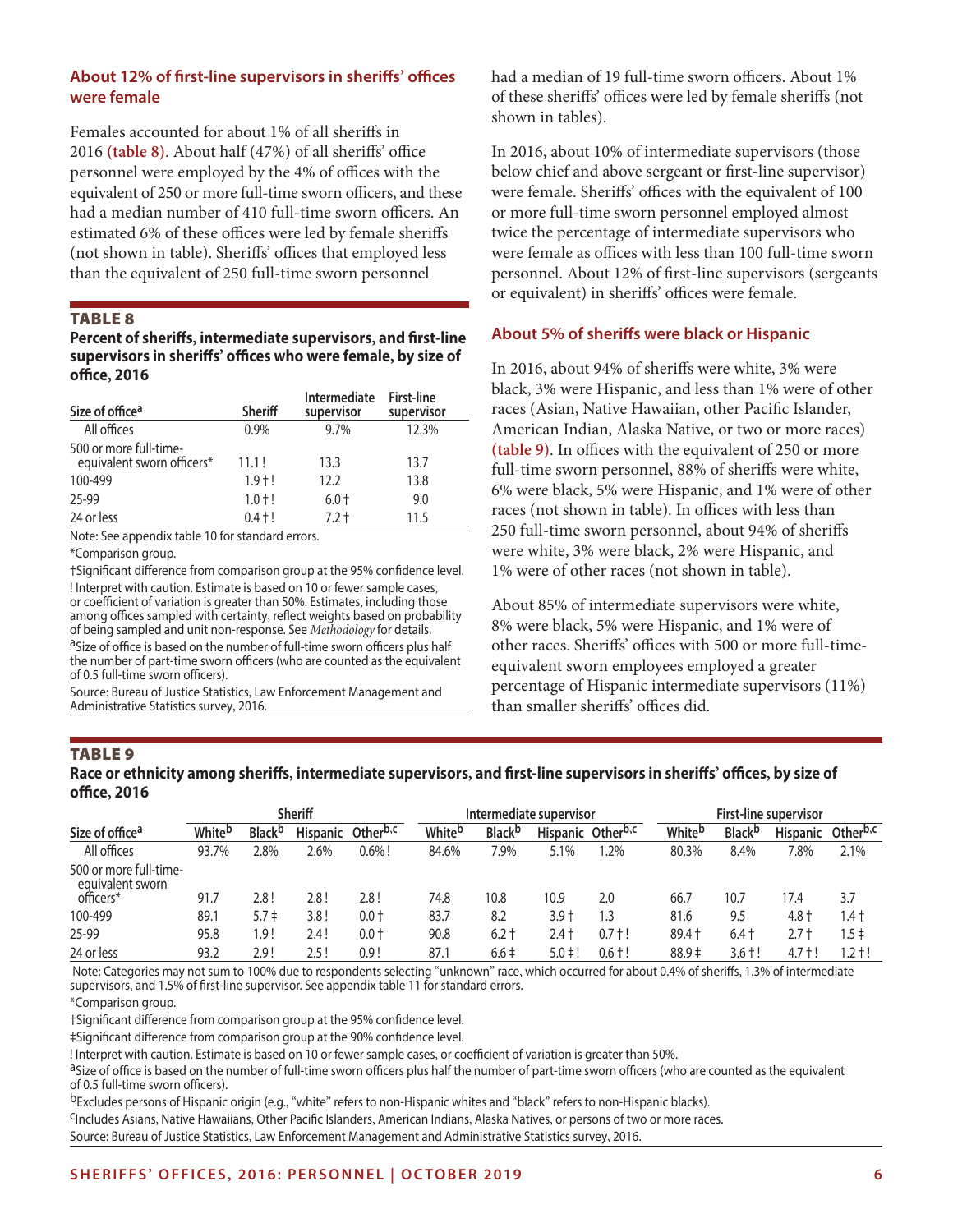About 80% of first-line supervisors in sheriffs' offices were white, 8% were black, 8% were Hispanic, and 2% were of other races. Sheriffs' offices with the equivalent of 500 or more full-time sworn personnel employed a greater percentage of black first-line supervisors (11%) than offices with less than 100 full-time-equivalent sworn employees. Sheriffs' offices with 500 or more full-time sworn personnel also employed a greater percentage of Hispanic first-line supervisors (17%) than offices with less than 500 full-time sworn personnel did.

#### **About half of sheriffs' offices employed bilingual or multilingual personnel**

In 2016, about 52% of sheriffs' offices employed bilingual or multilingual personnel **(table 10)**. Overall, 8% of both full-time sworn and civilian staff were bilingual or multilingual. The majority of offices with 25 or more full-time-equivalent sworn personnel had bilingual or multilingual staff. About 2 in 5 (39%) of the smallest sheriffs' offices (those with less than the equivalent of 25 full-time sworn personnel) had bilingual or multilingual employees.

#### TABLe 10

# **Full-time personnel in sheriffs' offices who were bilingual or multilingual, by size of office, 2016**

|                                                     | Offices with bilingual/ |         | Bilingual/multilingual personnel who were- |         |               |                       |  |  |
|-----------------------------------------------------|-------------------------|---------|--------------------------------------------|---------|---------------|-----------------------|--|--|
|                                                     | multilingual personnel  |         | Sworn                                      |         |               | Civilian <sup>b</sup> |  |  |
| Size of office <sup>a</sup>                         | <b>Number</b>           | Percent | <b>Number</b>                              | Percent | <b>Number</b> | Percent               |  |  |
| All offices                                         | ,560                    | 51.8%   | 13.980                                     | 8.1%    | 15,351        | 8.2%                  |  |  |
| 500 or more full-time-<br>equivalent sworn officers | 37                      | 77.8    | 7,356                                      | 13.7    | 8,087         | 15.3                  |  |  |
| 250-499                                             | 66                      | 79.4    | 1,569                                      | 5.6     | 2,104         | 7.6                   |  |  |
| 100-249                                             | 174                     | 88.0    | 1,609                                      | 5.5     | 1,394         | 4.4                   |  |  |
| 50-99                                               | 286                     | 78.6    | 916                                        | 3.9     | 1.206         | 4.3                   |  |  |
| 25-49                                               | 350                     | 53.9    | 1,119                                      | 5.4     | 954           | 3.7                   |  |  |
| 24 or less                                          | 647                     | 38.7    | 1.411                                      | 7.7     | .606          | 7.9                   |  |  |

Note: See appendix table 12 for standard errors.

aSize of office is based on the number of full-time sworn officers plus half the number of part-time sworn officers (who are counted as the equivalent of 0.5 full-time sworn officers).

bIncludes officers/deputies with limited or no arrest powers and non-sworn employees.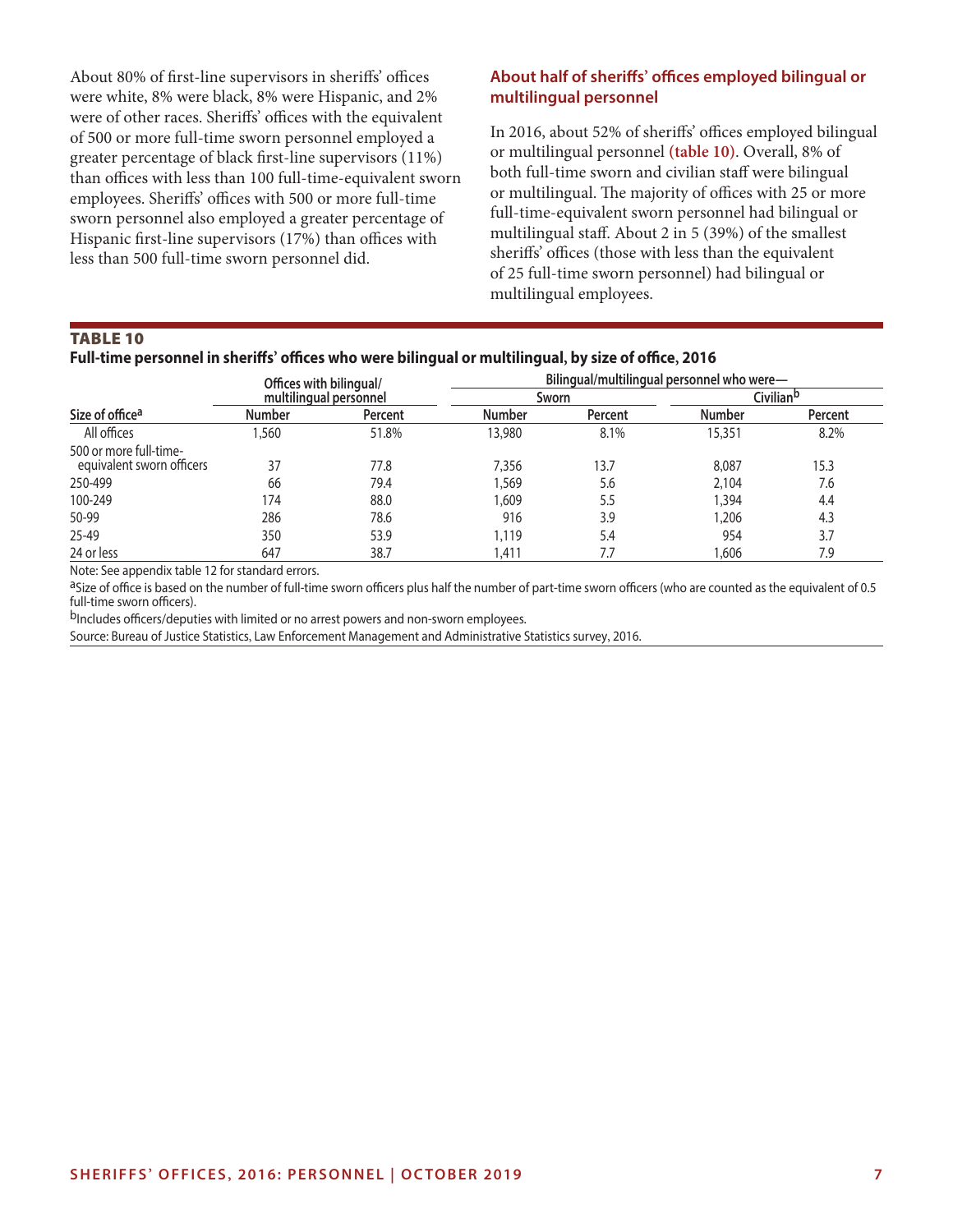# **The majority of sheriffs' offices with the equivalent of 100 or more full-time sworn officers had specialized units to address drug enforcement or school safety**

Many sheriffs' offices had personnel designated to address specific crime-related issues, and some had personnel assigned full-time to specialized units to address these issues. Most sheriffs' offices with the equivalent of 100 or more full-time sworn personnel in 2016 had designated personnel who addressed drug enforcement (94%), child abuse (82%), or school safety (79%) **(table 11)**. About 4 in 5 had personnel assigned full-time to specialized units for addressing drug enforcement (82%), and almost half (46%) had such units for child abuse. About 3 in 5 had personnel assigned full-time to specialized units for school safety (61%).

In 2016, sheriffs' offices with 100 or more full-timeequivalent sworn personnel were more likely than smaller offices to have personnel assigned full-time to specialized units to address specific issues. About 3 in 10 offices with less than 100 full-time sworn personnel had personnel assigned full-time to specialized units to address drug enforcement. Between a quarter and a third of offices with less than 100 full-time-equivalent sworn personnel had personnel who were designated, but not assigned full-time to specialized units, to address child abuse (32%), school safety (26%), drug enforcement (26%), firearms (24%), and financial crimes (23%).

#### TABLe 11

| Percent of sheriffs' offices with personnel designated to address specific crime-related issues, by size of office, 2016 |  |  |  |
|--------------------------------------------------------------------------------------------------------------------------|--|--|--|
|--------------------------------------------------------------------------------------------------------------------------|--|--|--|

|                             |                                         | Offices with 100 or more full-time-equivalent sworn personnel <sup>a</sup> |                                | Offices with less than 100 full-time-equivalent sworn personnel <sup>b</sup> |                                                                        |                                |
|-----------------------------|-----------------------------------------|----------------------------------------------------------------------------|--------------------------------|------------------------------------------------------------------------------|------------------------------------------------------------------------|--------------------------------|
| Specific problem/task       | Offices with<br>designated<br>personnel | Offices with<br>personnel assigned<br>full-time to<br>specialized unit     | Other designated<br>personnelc | Offices with<br>designated<br>personnel                                      | Offices with<br>personnel assigned<br>full-time to<br>specialized unit | Other designated<br>personnelc |
| Drug enforcement            | 94.0%                                   | 82.3%                                                                      | 11.7%                          | 55.3%                                                                        | 29.7%                                                                  | 25.5%                          |
| Child abuse                 | 82.3%                                   | 45.9                                                                       | 36.4                           | 43.9%                                                                        | 12.0                                                                   | 31.9                           |
| School safety               | 78.7%                                   | 61.4                                                                       | 17.3                           | 40.0%                                                                        | 13.8                                                                   | 26.2                           |
| <b>Financial crimes</b>     | 73.9%                                   | 38.6                                                                       | 35.2                           | 27.5%                                                                        | 4.0                                                                    | 23.5                           |
| Cybercrimes                 | 72.8%                                   | 37.4                                                                       | 35.4                           | 24.9%                                                                        | 2.7                                                                    | 22.3                           |
| Missing children            | 68.6%                                   | 31.8                                                                       | 36.8                           | 23.0%                                                                        | 4.7                                                                    | 18.3                           |
| Domestic violence           | 66.0%                                   | 39.0                                                                       | 27.0                           | 26.7%                                                                        | 5.1                                                                    | 21.6                           |
| Gangs                       | 66.0%                                   | 35.4                                                                       | 30.6                           | 14.3%                                                                        | 3.8                                                                    | 10.6                           |
| Juvenile crimes             | 65.4%                                   | 35.0                                                                       | 30.4                           | 22.2%                                                                        | 4.3                                                                    | 17.9                           |
| Impaired driving            | 61.9%                                   | 34.6                                                                       | 27.4                           | 22.3%                                                                        | 6.1                                                                    | 16.2                           |
| <b>Firearms</b>             | 61.5%                                   | 33.0                                                                       | 28.6                           | 30.6%                                                                        | 6.7                                                                    | 23.9                           |
| <b>Terrorism</b>            | 60.7%                                   | 28.6                                                                       | 32.2                           | 15.3%                                                                        | 2.3!                                                                   | 13.0                           |
| Human trafficking           | 52.3%                                   | 21.7                                                                       | 30.6                           | 12.6%                                                                        | 1.9!                                                                   | 10.7                           |
| Repeat offenders            | 31.0%                                   | 11.3                                                                       | 19.7                           | 12.8%                                                                        | 2.6!                                                                   | 10.2                           |
| Bias/hate crimes            | 30.2%                                   | 8.8                                                                        | 21.3                           | 8.8%                                                                         | 0.6!                                                                   | 8.2                            |
| <b>Environmental crimes</b> | 29.8%                                   | 16.1                                                                       | 13.7                           | 8.5%                                                                         | 2.6!                                                                   | 5.9                            |

Note: See appendix table 13 for standard errors.

! Interpret with caution. Estimate is based on 10 or fewer sample cases, or coefficient of variation is greater than 50%.<br><sup>a</sup>There were 328 (11%) sheriffs' offices employing 100 or more full-time sworn personnel, with a me bThere were 2,684 (89%) sheriffs' offices employing fewer than 100 full-time sworn personnel, with a median number of 16 full-time sworn officers.<br><sup>C</sup>Offices did not have a specialized unit with full-time personnel but had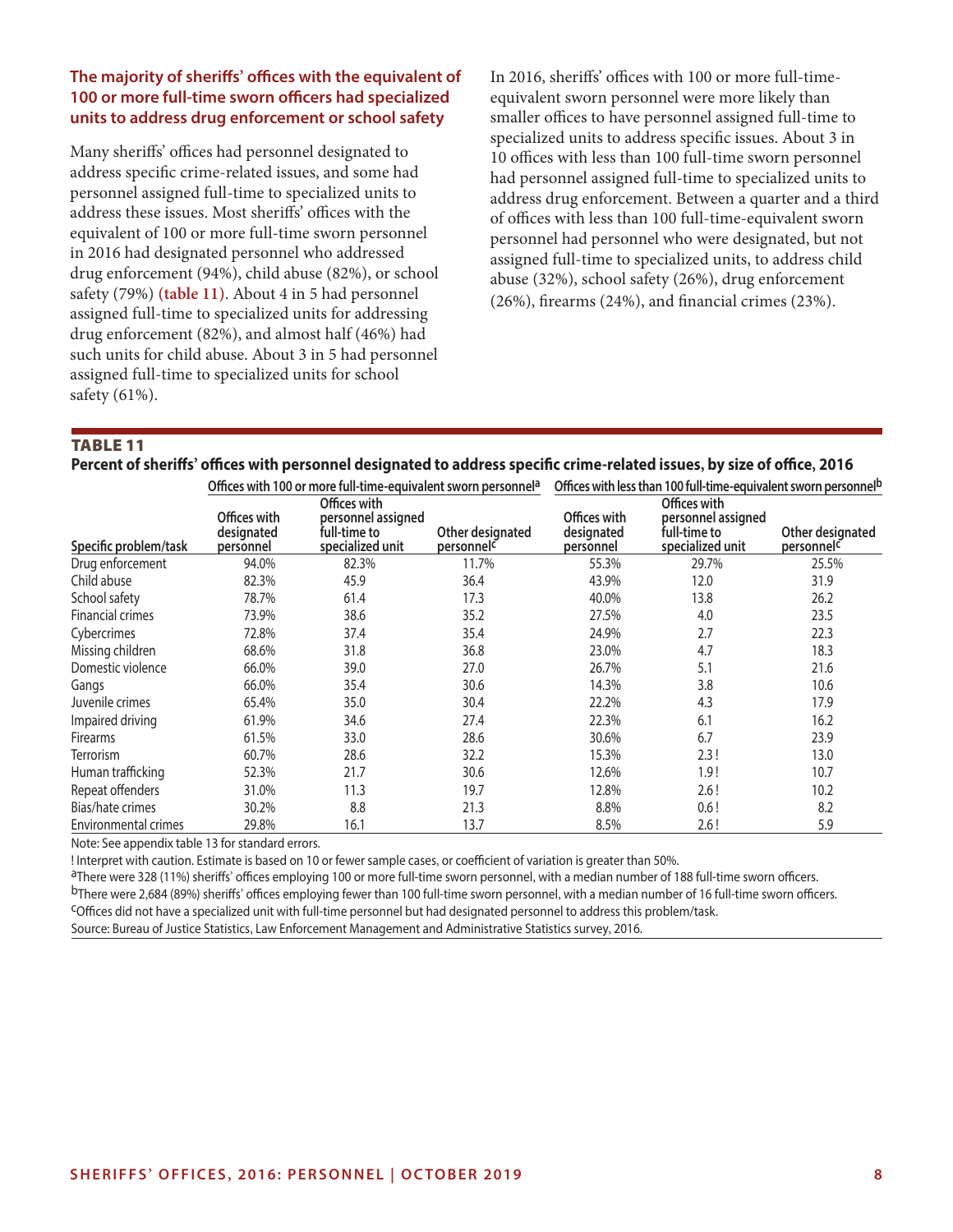# **About 95% of sheriffs' offices with 100 or more full-time-equivalent sworn officers had personnel for specialized operations**

In 2016, more than 9 in 10 sheriffs' offices with 100 or more full-time-equivalent sworn personnel had designated personnel for specialized operations (e.g., SWAT) (96%) and internal affairs (94%) **(table 12)**. Three in four had designated staff for crime prevention (76%), crime analysis (73%), and drug education in schools (73%).

About 9% of sheriffs' offices with less than the equivalent of 100 full-time sworn personnel had personnel assigned full-time to specialized units for internal affairs, and an additional 49% had other staff designated for internal affairs. About 37% of offices with less than 100 full-timeequivalent sworn personnel had staff designated for drug education in schools who were not assigned full-time to special units, and an additional 12% had staff assigned full-time to special units for this issue.

# TABLe 12

#### **Percent of sheriffs' offices with personnel designated to functional areas, by size of office, 2016**

|                           |                                         | Offices with 100 or more full-time-equivalent sworn personnel          |                                | Offices with less than 100 full-time-equivalent sworn personnel |                                                                        |                                |  |
|---------------------------|-----------------------------------------|------------------------------------------------------------------------|--------------------------------|-----------------------------------------------------------------|------------------------------------------------------------------------|--------------------------------|--|
| Specific functional area  | Offices with<br>designated<br>personnel | Offices with<br>personnel assigned<br>full-time to<br>specialized unit | Other designated<br>personnel* | Offices with<br>designated<br>personnel                         | Offices with<br>personnel assigned<br>full-time to<br>specialized unit | Other designated<br>personnel* |  |
| Specialized operations    |                                         |                                                                        |                                |                                                                 |                                                                        |                                |  |
| (e.g., SWAT)              | 95.6%                                   | 37.4%                                                                  | 58.2%                          | 40.6%                                                           | 8.7%                                                                   | 32.0%                          |  |
| Internal affairs          | 93.6%                                   | 74.8                                                                   | 18.7                           | 58.2%                                                           | 9.4                                                                    | 48.8                           |  |
| Crime prevention          | 76.3%                                   | 48.7                                                                   | 27.6                           | 23.3%                                                           | 5.9                                                                    | 17.4                           |  |
| Crime analysis            | 73.2%                                   | 53.5                                                                   | 19.7                           | 15.9%                                                           | 2.7                                                                    | 13.2                           |  |
| Drug education in schools | 73.0%                                   | 45.9                                                                   | 27.2                           | 48.7%                                                           | 11.7                                                                   | 37.0                           |  |
| Community policing        | 68.6%                                   | 43.0                                                                   | 25.6                           | 16.5%                                                           | 4.2                                                                    | 12.3                           |  |
| Victim assistance         | 57.8%                                   | 39.0                                                                   | 18.7                           | 26.0%                                                           | 9.8                                                                    | 16.2                           |  |
| Research/planning         | 49.1%                                   | 26.5                                                                   | 22.5                           | 19.0%                                                           | 2.2                                                                    | 16.7                           |  |
| Bomb/explosive disposal   | 47.1%                                   | 16.1                                                                   | 31.0                           | 6.4%                                                            | 1.2!                                                                   | 5.2                            |  |

Note: See appendix table 14 for standard errors.

\*Offices did not have a specialized unit with full-time personnel but had designated personnel to address this problem/task.

! Interpret with caution. Estimate is based on 10 or fewer sample cases, or coefficient of variation is greater than 50%.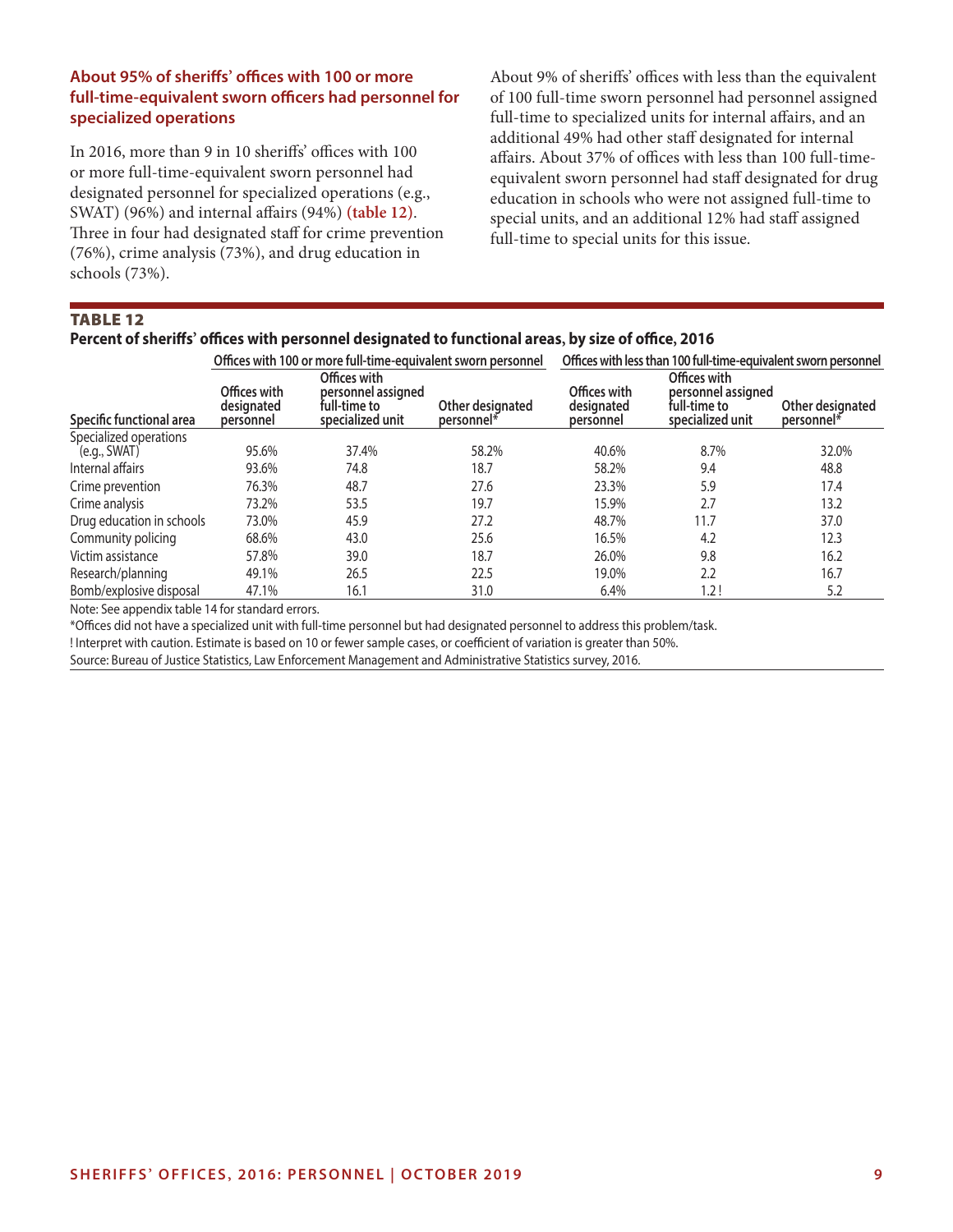# **The majority of offices with 25 or more full-timeequivalent sworn personnel had full-time sworn school resource officers**

In 2016, almost half (47%) of sheriffs' offices had full-time sworn personnel assigned as school resource officers (SROs) **(table 13)**. A larger percentage of offices with the equivalent of 25 or more full-time personnel had SROs. About 29% of offices with less than 25 full-time-equivalent sworn personnel reported using SROs.

On average, sheriffs' offices that employed SROs had 5 of them. Among offices that employed SROs, the average number ranged from 2 in offices with less than 25 full-time-equivalent sworn personnel to 26 in offices with 500 or more. Sheriffs' offices employed about 6,900 full-time sworn personnel as SROs in 2016, or about 4% of all full-time sworn personnel. Some local police departments, primary state police agencies, and independent school-district police departments also deployed SROs.4

4See *Local Police Departments, 2016: Personnel* (NCJ 252835, BJS, October 2019).

#### TABLe 13

#### **Full-time school resource officers in sheriffs' offices, by size of office, 2016**

|                                  | Offices with school resource officers (SROs) |                |                             |                         |  |  |  |
|----------------------------------|----------------------------------------------|----------------|-----------------------------|-------------------------|--|--|--|
| Size of office <sup>a</sup>      | <b>Number</b>                                | <b>Percent</b> | <b>Total number of SROs</b> | Average number of SROsb |  |  |  |
| All offices                      | .404                                         | 46.6%          | 6,916                       |                         |  |  |  |
| 500 or more full-time-equivalent |                                              |                |                             |                         |  |  |  |
| sworn officers                   | 45                                           | 94.4           | 1,166                       | 26                      |  |  |  |
| 250-499                          | 70                                           | 84.1           | 1,110                       | 16                      |  |  |  |
| 100-249                          | 175                                          | 88.6           | 1,350                       | 8                       |  |  |  |
| 50-99                            | 230                                          | 63.2           | 1,086                       |                         |  |  |  |
| 25-49                            | 400                                          | 61.6           | 1,152                       |                         |  |  |  |
| 24 or less                       | 484                                          | 29.0           | 1.051                       |                         |  |  |  |

Note: See appendix 15 for standard errors.

aSize of office is based on the number of full-time sworn officers plus half the number of part-time sworn officers (who are counted as the equivalent of 0.5 full-time sworn officers).

bBased on the number of departments that reported employing SROs.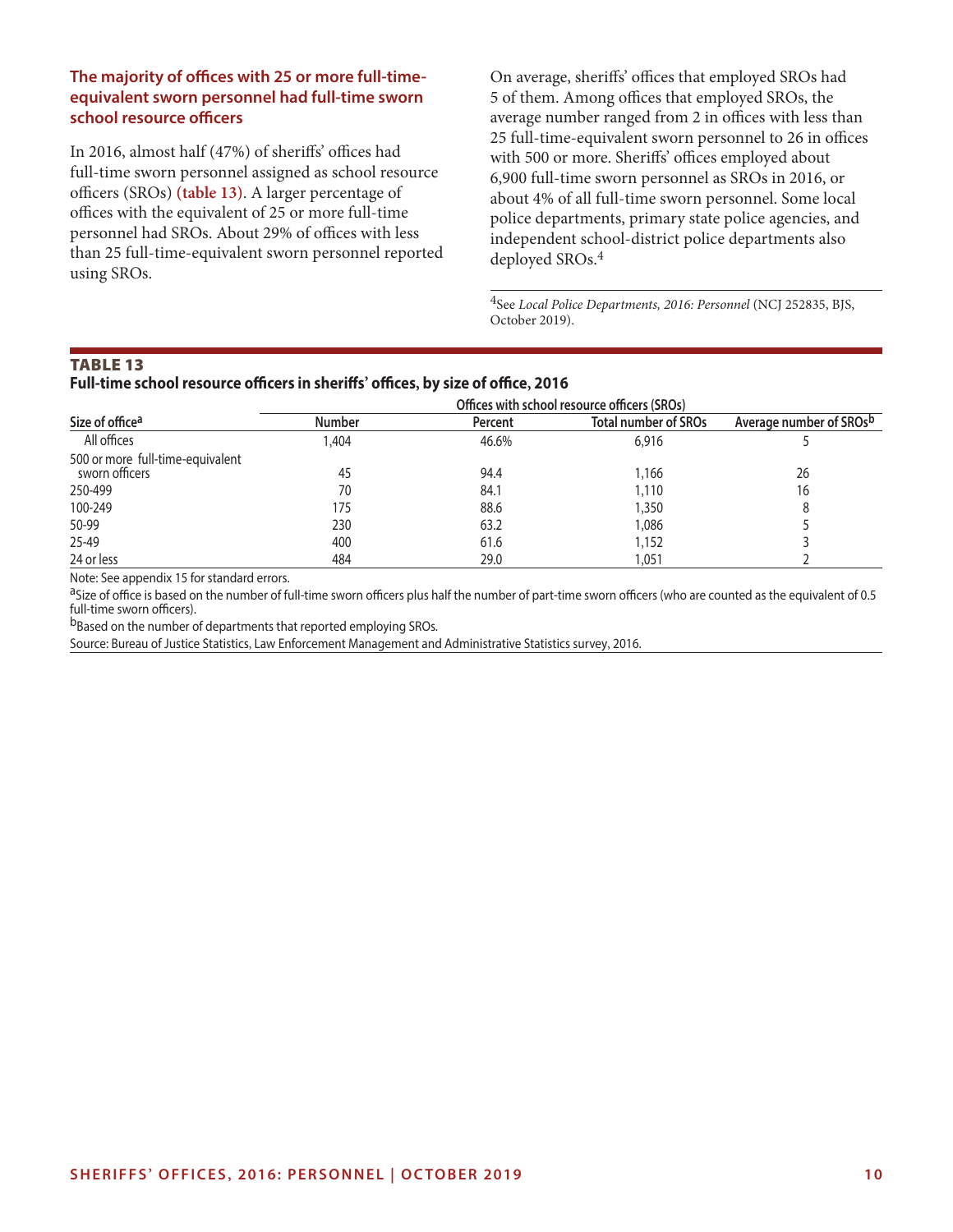# **Methodology**

Conducted approximately every 4 years since 1987, the Law Enforcement Management and Administrative Statistics (LEMAS) survey collects data on a range of topics from a nationally representative sample of state, county, and local law enforcement agencies. The methodology for the 1997, 2000, 2003, 2007, and 2013 LEMAS surveys was discussed in previously published reports on the Bureau of Justice Statistics website. Results from these LEMAS surveys may be reproduced using the most current versions of the datasets available through the National Archive of Criminal Justice Data.<sup>5</sup> Results using these data may differ from previously published tables due to some minor revisions after publication.

# **Survey overview**

The sample for the 2016 LEMAS was derived from the 2016 Law Enforcement Agency Roster (LEAR) database. The LEAR originated from a variety of sources, including the 2008 and 2014 Census of State and Local Law Enforcement Agencies and the 2013 LEMAS. The 2016 LEAR contained a census of 15,810 general-purpose law enforcement agencies, including 12,695 local and county police departments, 3,066 sheriffs' offices, and 49 primary state police departments.

The full 2016 LEMAS sample included 3,499 state and local law enforcement agencies. The sample represented all general-purpose state and local law enforcement agencies in the U.S. with the equivalent of at least one full-time sworn officer, with separate samples drawn for local police departments and sheriffs' offices. All 49 primary state police agencies were included. Agencies serving special jurisdictions (such as tribal lands, schools, airports, or parks) or with special enforcement responsibilities (such as enforcing conservation laws or alcohol laws) were out of scope for the survey. Sheriffs' offices without primary law enforcement jurisdiction in the counties they served and federal law enforcement agencies were also ineligible for the LEMAS.

5See https://www.icpsr.umich.edu/icpsrweb/NACJD/series/92.

# **Sample design and selection**

The 2016 LEMAS sample design included 810 sheriffs' offices, divided into seven strata based on the number of full-time-equivalent sworn personnel (part-time sworn personnel were counted as 0.5 full-time sworn officers) to receive the survey. Consistent with previous LEMAS administrations, all agencies with 100 or more full-time sworn officers were selected. Agencies with less than 100 sworn officers were selected using a stratified random sample based on the number of sworn personnel and the agency type. The final sample included 358 self-representing (SR) sheriffs' offices with 100 or more full-time-equivalent sworn personnel and 452 non-self-representing (NSR) offices employing less than 100 full-time-equivalent sworn personnel.

The base weight for all SR sheriffs' offices was 1.000 **(table 14)**. For NSR offices, the base weights consisted of the ratio of the sampling-frame counts for each stratum divided by the number of units sampled in the strata.

#### TABLe 14

# **Base weights, non-response adjustments, and final weights for sheriffs' offices, by strata, 2016**

| Size of agency | Base weight | Non-response<br>adjustment | <b>Final weight</b> |
|----------------|-------------|----------------------------|---------------------|
| 100 or more    | 1.000       | 1.321                      | 1.321               |
| 50-99.5        | 5.855       | 1.265                      | 7.408               |
| 25-49.5        | 5.899       | 1.253                      | 7.392               |
| 10-24.5        | 5.874       | 1.500                      | 8.811               |
| $5 - 9.5$      | 5.878       | 1.304                      | 7.667               |
| $2 - 4.5$      | 5.763       | 1.583                      | 9.125               |
| $1 - 1.5$      | 6.250       | 2.000                      | 12.500              |

Note: Size of agency is based on the number of full-time sworn officers plus half the number of part-time sworn officers (who are counted as the equivalent of 0.5 full-time sworn officers).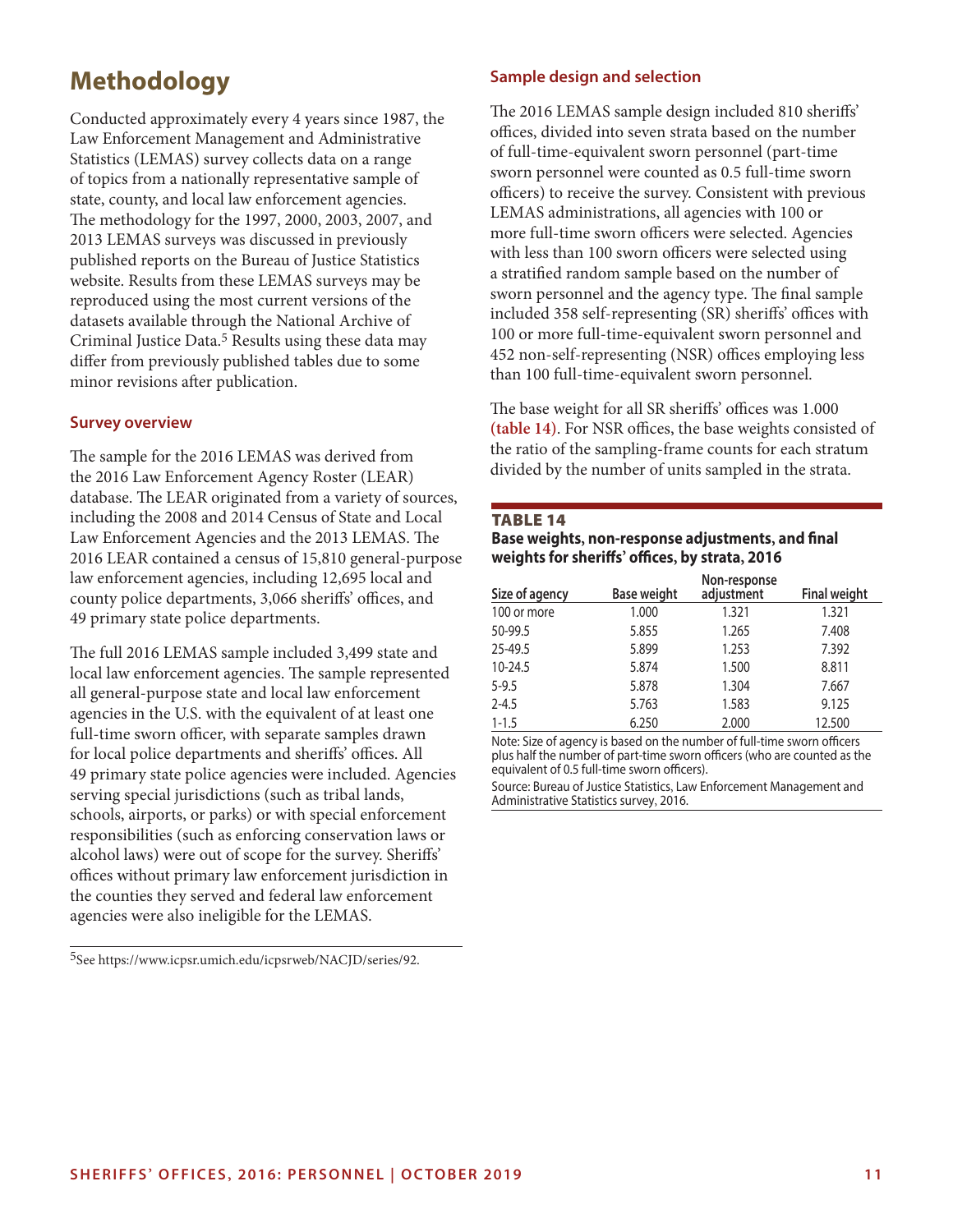#### **Agency response rate**

Data were collected using two self-administered modes: web and paper surveys. Agencies chose which mode they preferred. Among sheriffs' offices, 74% responded via web, and 26% submitted paper surveys.

Submitted surveys were considered completed if at least 60% of the questionnaire was filled out. A total of 600 sheriffs' offices completed their LEMAS questionnaires, for an overall response rate of 74.1% **(table 15)**. This included 271 SR agencies (75.7%) and 329 NSR agencies (72.8%). An adjustment factor unique to each stratum was used to account for non-response. These non-response adjustments were multiplied by the base weight to create the final analytical weight for each stratum. (See table 14.)

#### **Item non-response and imputation**

Regardless of size, all offices were asked to complete the 51-item LEMAS questionnaire. Cold-deck imputation was used to determine the number of full-time sworn officers for two sheriffs' offices missing this information.

#### TABLe 15

**Law Enforcement Management and Administrative Statistics survey response rates for sheriffs' offices, by size of agency 2016 ,**

| Size of agency | Number of | Number of<br>eligible offices offices sampled | Response rate |
|----------------|-----------|-----------------------------------------------|---------------|
| Total          | 3,012     | 810                                           | 74.1%         |
| 100 or more    | 358       | 358                                           | 75.7          |
| 50-99.5        | 363       | 62                                            | 79.0          |
| 25-49.5        | 584       | 99                                            | 79.8          |
| $10 - 24.5$    | 934       | 159                                           | 66.7          |
| $5 - 9.5$      | 529       | 90                                            | 76.7          |
| $2 - 4.5$      | 219       | 38                                            | 63.2          |
| $1 - 1.5$      | 25        | 4                                             | 50.0          |

Note: Size of agency is based on the number of full-time sworn officers plus half the number of part-time sworn officers (who are counted as the equivalent of 0.5 full-time sworn officers).

Source: Bureau of Justice Statistics, Law Enforcement Management and Administrative Statistics survey, 2016.

#### **Accuracy of the estimates**

The accuracy of the estimates presented in this report depends on two types of error: sampling and non-sampling. Sampling error is the variation that may occur by chance due to the collection of a sample rather than a complete enumeration of all agencies. Non-sampling error can be attributed to many sources, such as the inability to obtain information about all cases in the sample, inability to obtain complete and correct information from the administrative records, and processing errors. The full extent of the non-sampling error is difficult to measure in any survey.

As measured by an estimated standard error, the sampling error varies by the size of the estimate and the size of the sample. Variance and standard error estimates for the 2016 LEMAS were generated using the IBM SPSS statistical software package. The Taylor linearization method for a "stratified without replacement" design was used for these calculations. (See the appendix tables for standard error estimates.)

Standard error estimates may be used to construct confidence intervals around the percentages in this report. For example, the 95% confidence interval around the percentage of sheriffs' offices employing school resources officers (SROs) was  $47.3\% \pm 1.96 \times 2.2\%$ (or approximately 43.0% to 51.6%).

Standard error estimates may also be used to construct confidence intervals around numerical variables such as personnel counts. For example, the 95% confidence interval around the number of SROs in sheriffs' offices was approximately  $6,916 \pm 1.96 \times 355$  (or  $6,220$  to 7,612).

BJS conducted tests to determine whether differences in estimated numbers, percentages, and rates in this report were statistically significant once sampling error was taken into account. The primary test procedure was the Student's t-statistic, which tests the difference between two sample estimates. Caution is required when comparing estimates not explicitly discussed in this report.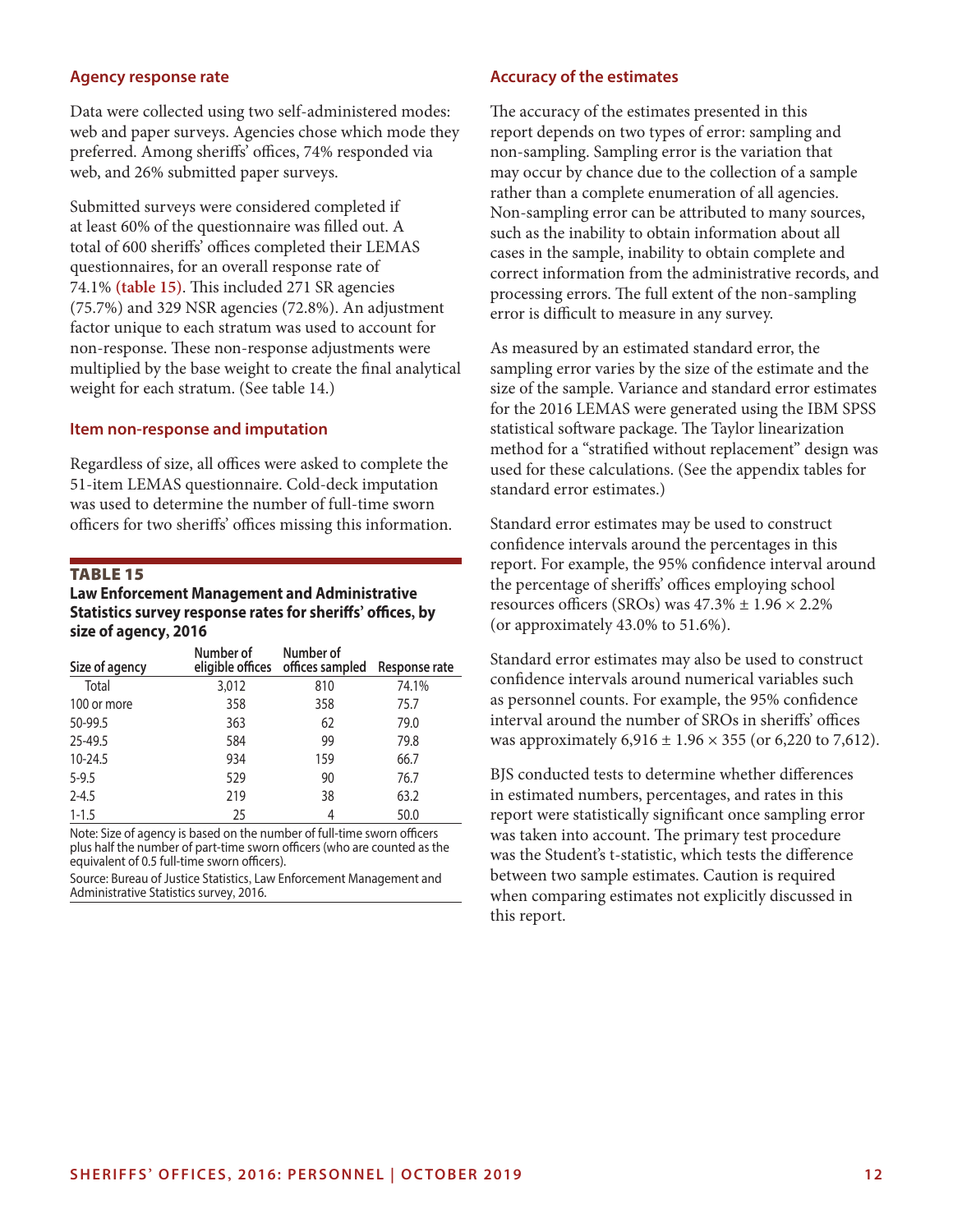# Appendix TABLe 1 **Fifty largest sheriffs' offices in the U.S., by number of full-time sworn personnel, 2016**

| Sheriff's office                               | <b>State</b> | Full-time sworn personnel | <b>Total full-time employees</b> |
|------------------------------------------------|--------------|---------------------------|----------------------------------|
| Los Angeles County Sheriff's Department        | CA           | 9,351                     | 16,766                           |
| Harris County Sheriff's Office                 | TX           | 2,207                     | 4,476                            |
| Riverside County Sheriff's Office              | CA           | 2,048                     | 3,989                            |
| Orange County Sheriff-Coroner Department       | CA           | 1,744                     | 3,511                            |
| Jacksonville Sheriff's Office                  | FL           | 1,577                     | 2,946                            |
| Palm Beach County Sheriff's Office             | FL           | 1,539                     | 3,413                            |
| Orange County Sheriff's Office                 | FL           | 1,432                     | 2,070                            |
| Broward County Sheriff's Office                | FL.          | 1,425                     | 4,681                            |
| San Diego County Sheriff's Office              | CA           | 1,322                     | 6,733                            |
| Sacramento County Sheriff's Office             | CA           | 1,246                     | 1,911                            |
| Hillsborough County Sheriff's Office           | FL           | 1,226                     | 3,235                            |
| Alameda County Sheriff's Department            | CA           | 989                       | 1,570                            |
| Calcasieu Parish Sheriff's Office              | LA           | 927                       | 927                              |
| Dallas County Sheriff's Office                 | TX           | 832                       | 2,183                            |
| Pinellas County Sheriff's Office               | FL           | 782                       | 1,750                            |
| Oakland County Sheriff's Office                | MI           | 781                       | 938                              |
| Jefferson Parish Sheriff's Office              | LA           | 759                       | 1,373                            |
| Ventura County Sheriff's Office                | CA           | 747                       | 1,227                            |
| Shelby County Sheriff's Office                 | <b>TN</b>    | 619                       | 619                              |
| Contra Costa County Sheriff's Office-Coroner   | CA           | 601                       | 947                              |
| Lee County Sheriff's Office                    | FL           | 578                       | 1,497                            |
| Bexar County Sheriff's Office                  | <b>TX</b>    | 560                       | 1,693                            |
| Collier County Sheriff's Office                | FL           | 560                       | 1,193                            |
| Franklin County Sheriff's Office               | OH           | 553                       | 1,120                            |
| Pasco County Sheriff's Office                  | FL           | 545                       | 1,022                            |
| Loudon County Sheriff's Office                 | VA           | 536                       | 650                              |
| Pima County Sheriff's Department               | AZ           | 533                       | 1,482                            |
| Richland County Sheriff's Office               | SC           | 533                       | 645                              |
| Kern County Sheriff's Department-Coroner       | CA           | 523                       | 1,160                            |
| Onondaga County Sheriff's Office               | <b>NY</b>    | 519                       | 833                              |
| Jefferson County Sheriff's Office              | AL           | 519                       | 684                              |
| El Paso County Sheriff's Office                | CO           | 518                       | 765                              |
| Tulare County Sheriff's Office                 | CA           | 516                       | 731                              |
| Jefferson County Sheriff's Office              | CO           | 514                       | 782                              |
| Rapides Parish Sheriff's Office                | LA           | 512                       | 512                              |
| Passaic County Sheriff's Office                | <b>NJ</b>    | 505                       | 645                              |
| Manatee County Sheriff's Office                | FL           | 494                       | 1,105                            |
| St. Tammany Parish Sheriff's Office            | LA           | 480                       | 753                              |
| Brevard County Sheriff's Office                | <b>FL</b>    | 478                       | 1,320                            |
| Santa Clara County Sheriff's Office            | CA           | 456                       | 1,571                            |
| Volusia County Sheriff's Office                | FL           | 453                       | 796                              |
| Tarrant County Sheriff's Office                | TX           | 450                       | 1,465                            |
| Johnson County Sheriff's Office                | KS           | 449                       | 595                              |
| <b>Bibb County Sheriff's Office</b>            | GA           | 447                       | 534                              |
| Dane County Sheriff's Office                   | WI           | 446                       | 556                              |
| Greenville County Sheriff's Office             | SC           | 437                       | 533                              |
| East Baton Rouge Parish Sheriff's Office       | LA           | 435                       | 852                              |
| Unified Police Department of Greater Salt Lake | UT           | 435                       | 585                              |
| Seminole County Sheriff's Office               | FL           | 421                       | 1,135                            |
| Caddo Parish Sheriff's Office                  | LA           | 410                       | 659                              |

Note: Table includes only those agencies that provided complete responses to the 2016 LEMAS survey. The Cook County (IL) Sheriff's Office (2,066 full-time sworn personnel in 2012), San Bernardino County (CA) Sheriff's Office (1,716 full-time sworn personnel in 2012), Fresno County (CA) Sheriff's Office (733 full-time sworn personnel in 2012), King County (WA) Sheriff's Office (648 full-time sworn personnel in 2012), Polk County (FL) Sheriff's Office (635 full-time sworn personnel in 2012), Bergen County (NJ) Sheriff's Office (439 full-time sworn personnel in 2012), and Wayne County (MI) Sheriff's Office (non-respondent in 2012) did not respond to the survey. The Maricopa County (AZ) Sheriff's Office (non-respondent in 2012) submitted an incomplete survey. These agencies are typically in the top 50 sheriffs' offices.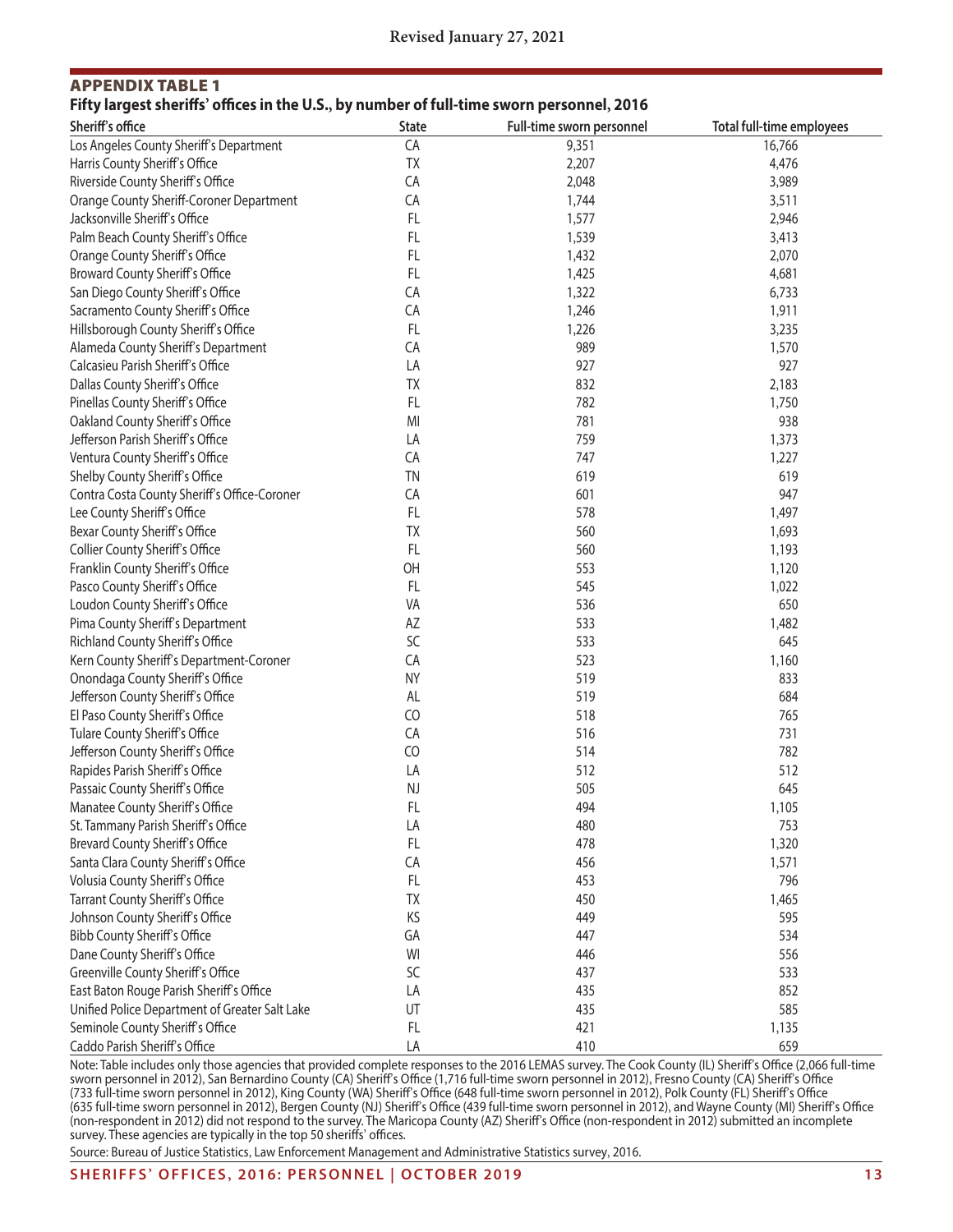#### Appendix TABLe 2 **Standard errors for figure 1 and table 1: Full-time employees in sheriffs' offices, 1997-2016**

| Year | Total  | Sworn | Civilian |
|------|--------|-------|----------|
| 1997 | 6,408  | 4,262 | 2,738    |
| 2000 | 5,044  | 2,719 | 2,843    |
| 2003 | 8,703  | 4,471 | 5,270    |
| 2007 | 9,268  | 4,237 | 5,553    |
| 2013 | 14,255 | 7,348 | 7,504    |
| 2016 | 13,694 | 6,905 | 7,640    |

Source: Bureau of Justice Statistics, Law Enforcement Management and Administrative Statistics survey, 1997-2016.

#### Appendix TABLe 3

**Standard errors for table 2: Personnel in general-purpose state and local law enforcement agencies, by type of agency, 2016**

|                                                                     | <b>Full-time employees</b> |        |          |  | Part-time employees |       |          |
|---------------------------------------------------------------------|----------------------------|--------|----------|--|---------------------|-------|----------|
| Type of agency                                                      | Total                      | Sworn  | Civilian |  | Total               | Sworn | Civilian |
| Total                                                               | 25,848                     | 17,273 | 9.930    |  | 2,557               | 1.223 | 2.072    |
| Local police                                                        | 21,923                     | 15,833 | 6.343    |  | 2,021               | 933   | 1,747    |
| Sheriff's office                                                    | 13.694                     | 6.905  | 7.640    |  | 1,566               | 789   | 1,112    |
| Primary state                                                       |                            | $\cup$ |          |  | 56                  | 13    | 53       |
| Course Pureau of Justice Ctatistics, Law Enforcement Management and |                            |        |          |  |                     |       |          |

Source: Bureau of Justice Statistics, Law Enforcement Management and Administrative Statistics survey, 2016.

# Appendix TABLe 6

**Estimates and standard errors for figure 2: Percent of full-time sworn personnel in sheriffs' offices who were female, 1997-2016**

| Year  | <b>Estimate</b> | <b>Standard error</b> |
|-------|-----------------|-----------------------|
| 1997  | $15.6\% \pm$    | 0.51%                 |
| 2000  | 12.5            | 0.26                  |
| 2003  | 12.9            | 0.41                  |
| 2007  | 12.1            | 0.39                  |
| 2013  | 13.8            | 0.70                  |
| 2016* | 13.6            | 0.90                  |

\*Comparison group.

‡Significant difference from comparison group at the 90% confidence level. Source: Bureau of Justice Statistics, Law Enforcement Management and Administrative Statistics survey, 1997-2016.

#### Appendix TABLe 4

#### **Standard errors for table 3: Sheriffs' offices and full-time employees, by size of office, 2016**

| Size of office                                      | Sheriffs' offices |         | Full-time sworn personnel |         | Full-time civilian personnel |         |
|-----------------------------------------------------|-------------------|---------|---------------------------|---------|------------------------------|---------|
|                                                     | <b>Number</b>     | Percent | <b>Number</b>             | Percent | <b>Number</b>                | Percent |
| All offices                                         | $\sim$            | $\sim$  | 6,905                     | $\sim$  | 7.640                        | $\sim$  |
| 500 or more full-time-<br>equivalent sworn officers | 3.6               | 0.12%   | 7,068                     | 4.08%   | 7,143                        | 3.83%   |
| 250-499                                             | 4.5               | 0.15    | 1,570                     | 0.91    | 2,103                        | 1.13    |
| 100-249                                             | 8.7               | 0.29    | 1,101                     | 0.64    | 1,521                        | 0.82    |
| 50-99                                               | 28.7              | 0.95    | 1,912                     | 1.10    | 2,837                        | 1.52    |
| $25 - 49$                                           | 50.2              | 1.67    | .606                      | 0.93    | 2,533                        | 1.36    |
| 24 or fewer                                         | 45.1              | 50. ا   | 801                       | 0.46    | 1.315                        | 0.71    |

~Not applicable.

Source: Bureau of Justice Statistics, Law Enforcement Management and Administrative Statistics survey, 2016.

#### Appendix TABLe 5

# **Standard errors for table 4: Sex of full-time sworn personnel in sheriffs' offices, by size of office, 2016**

| Size of office                                                       | Male  | Female |
|----------------------------------------------------------------------|-------|--------|
| All offices                                                          | 3.61% | 0.90%  |
| 500 or more full-time-<br>equivalent sworn officers                  | 11.65 | 2.79   |
| 250-499                                                              | 5.39  | 1.20   |
| 100-249                                                              | 3.60  | 0.82   |
| 50-99                                                                | 7.24  | 1.47   |
| 25-49                                                                | 7.47  | 1.25   |
| 24 or fewer                                                          | 4.17  | 0.64   |
| Source: Bureau of Justice Statistics, Law Enforcement Management and |       |        |

Administrative Statistics survey, 2016.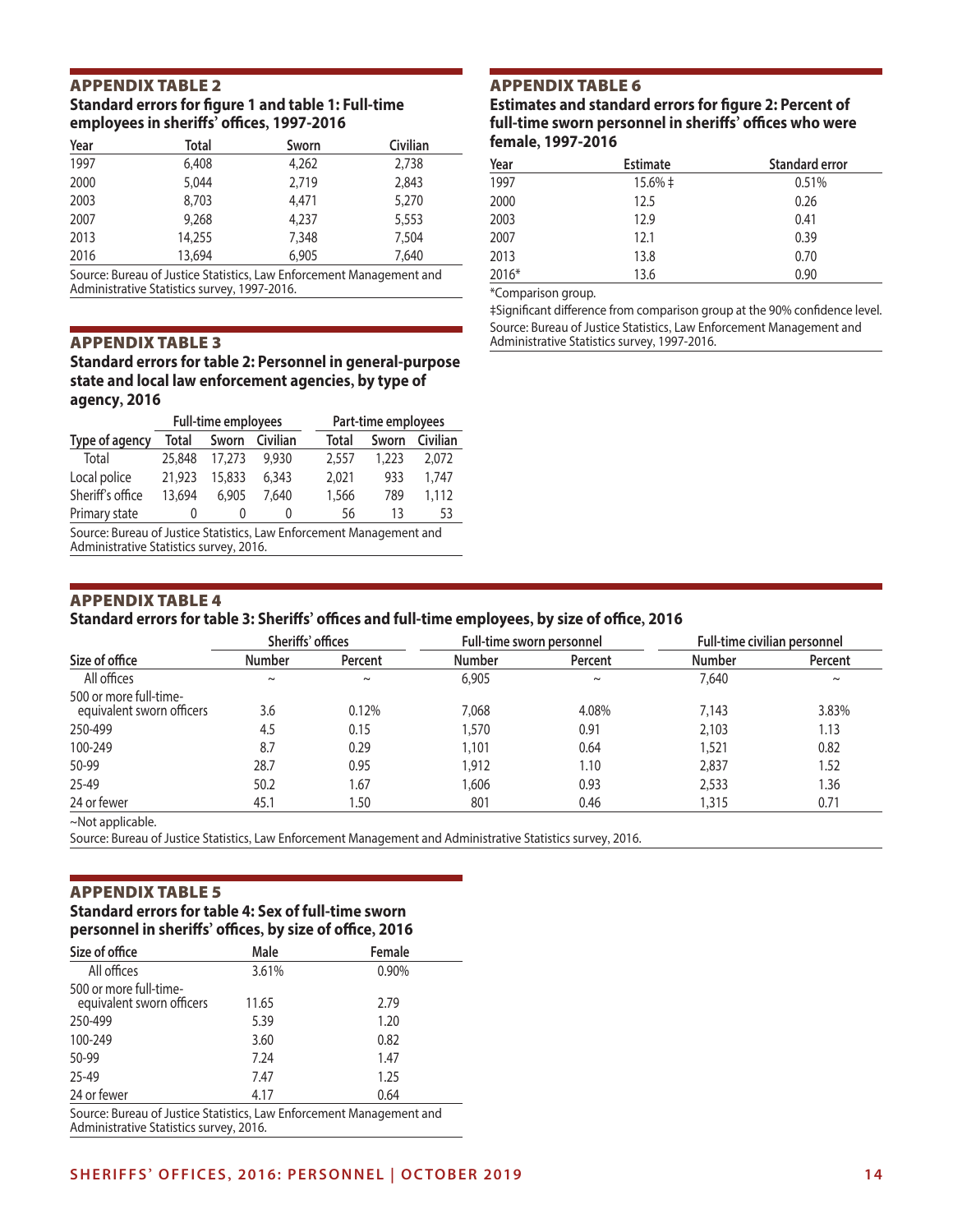# Appendix TABLe 7

**Standard errors for table 5: Race or ethnicity of full-time sworn personnel in sheriffs' offices, by size of office, 2016**

| Size of office                                                                                            | White | <b>Black</b> | <b>Hispanic</b> | Other | Unknown |
|-----------------------------------------------------------------------------------------------------------|-------|--------------|-----------------|-------|---------|
| All offices                                                                                               | 2.15% | 0.85%        | 1.77%           | 0.31% | 0.36%   |
| 500 or more full-time-<br>equivalent sworn officers                                                       | 6.76  | 2.32         | 5.55            | 0.96  | 0.67    |
| 250-499                                                                                                   | 5.14  | 1.30         | 1.07            | 0.27  | 0.71    |
| 100-249                                                                                                   | 3.60  | 0.55         | 0.68            | 0.17  | 0.82    |
| 50-99                                                                                                     | 7.12  | 2.47         | 0.72            | 0.29  | 1.65    |
| 25-49                                                                                                     | 7.50  | 1.67         | 1.35            | 0.30  | 0.10    |
| 24 or fewer                                                                                               | 4.26  | 0.99         | 1.31            | 0.23  | 0.37    |
| Source: Bureau of Justice Statistics Law Enforcement Management and Administrative Statistics survey 2016 |       |              |                 |       |         |

Source: Bureau of Justice Statistics, Law Enforcement Management and Administrative Statistics survey, 2016.

# Appendix TABLe 8

# **Standard errors for table 6: Race or ethnicity among full-time sworn personnel in sheriffs' offices, 1997-2016**

|      |               | White   | <b>Black</b>  |         | <b>Hispanic</b>                                                                                                   |         |               | Other   | <b>Unknown</b> |         |
|------|---------------|---------|---------------|---------|-------------------------------------------------------------------------------------------------------------------|---------|---------------|---------|----------------|---------|
| Year | <b>Number</b> | Percent | <b>Number</b> | Percent | <b>Number</b>                                                                                                     | Percent | <b>Number</b> | Percent | <b>Number</b>  | Percent |
| 1997 | 3,147         | .80%    | 992           | 0.57%   | 669                                                                                                               | 0.38%   | 131           | 0.07%   |                |         |
| 2000 | 2,288         | 1.43    | 388           | 0.24    | 446                                                                                                               | 0.28    | 155           | 0.10    | $- -$          |         |
| 2003 | 3,277         | .88     | 681           | 0.39    | 958                                                                                                               | 0.55    | 249           | 0.14    |                |         |
| 2007 | 3,027         | .59     | 652           | 0.34    | 1.011                                                                                                             | 0.53    | 305           | 0.16    | 2,958          | 1.55%   |
| 2013 | 3,787         | 2.00    | .066          | 0.56    | 2,721                                                                                                             | l.44    | 487           | 0.26    | 875            | 0.46    |
| 2016 | 3,742         | 2.15    | .480          | 0.85    | 3,091                                                                                                             | 1.77    | 537           | 0.31    | 625            | 0.36    |
|      |               |         |               |         | Source: Bureau of Justice Statistics, Law Enforcement Management and Administrative Statistics survey, 1997-2016. |         |               |         |                |         |

#### Appendix TABLe 9

**Standard errors for table 7: Sex and race or ethnicity of full-time sworn personnel in sheriffs' offices, by size of office, 2016**

|                                                                                                           | Male  |              |                 |       |         | Female |              |                 |              |         |
|-----------------------------------------------------------------------------------------------------------|-------|--------------|-----------------|-------|---------|--------|--------------|-----------------|--------------|---------|
| Size of office                                                                                            | White | <b>Black</b> | <b>Hispanic</b> | Other | Unknown | White  | <b>Black</b> | <b>Hispanic</b> | <b>Other</b> | Unknown |
| All offices                                                                                               | .87%  | 0.54%        | .39%            | 0.27% | 0.30%   | 0.35%  | 0.37%        | 0.39%           | 0.04%        | 0.07%   |
| 500 or more full-time-<br>equivalent sworn officers                                                       | 5.88  | 1.37         | 4.33            | 0.82  | 0.56    | 0.93   | 1.11         | 1.24            | 0.14         | 0.12    |
| 250-499                                                                                                   | 4.38  | 0.89         | 0.96            | 0.23  | 0.47    | 0.84   | 0.43         | 0.13            | 0.04         | 0.25    |
| 100-249                                                                                                   | 3.12  | 0.37         | 0.54            | 0.15  | 0.70    | 0.57   | 0.21         | 0.19            | 0.03         | 0.21    |
| 50-99                                                                                                     | 6.36  | 1.85         | 0.57            | 0.24  | 1.48    | 1.19   | 0.65         | 0.16            | 0.07         | 0.17    |
| 25-49                                                                                                     | 6.81  | 1.33         | 1.24            | 0.29  | 0.10    | 1.04   | 0.44         | 0.16            | 0.03         | 0.00    |
| 24 or less                                                                                                | 4.04  | 0.92         | 1.26            | 0.22  | 0.33    | 0.58   | 0.15         | 0.16            | 0.07         | 0.04    |
| Source: Bureau of Justice Statistics Law Enforcement Management and Administrative Statistics survey 2016 |       |              |                 |       |         |        |              |                 |              |         |

Source: Bureau of Justice Statistics, Law Enforcement Management and Administrative Statistics survey, 2016.

# Appendix TABLe 10

**Standard errors for table 8: Percent of sheriffs, intermediate supervisors, and first-line supervisors in sheriffs' offices who were female, by size of office, 2016**

| Size of office                                                                                               | <b>Sheriff</b> | Intermediate supervisor | First-line supervisor |  |  |  |  |
|--------------------------------------------------------------------------------------------------------------|----------------|-------------------------|-----------------------|--|--|--|--|
| All offices                                                                                                  | 0.36%          | 0.59%                   | 0.85%                 |  |  |  |  |
| 500 or more full-time-<br>equivalent sworn officers                                                          | 2.59           | 1.93                    | 2.58                  |  |  |  |  |
| 100-499                                                                                                      | 0.46           | 0.67                    | 0.81                  |  |  |  |  |
| 25-99                                                                                                        | 0.82           | 1.09                    | 1.27                  |  |  |  |  |
| 24 or less                                                                                                   | 0.41           | 1.47                    | 2.02                  |  |  |  |  |
| Source: Bureau of Justice Statistics, Law Enforcement Management and Administrative Statistics survey, 2016. |                |                         |                       |  |  |  |  |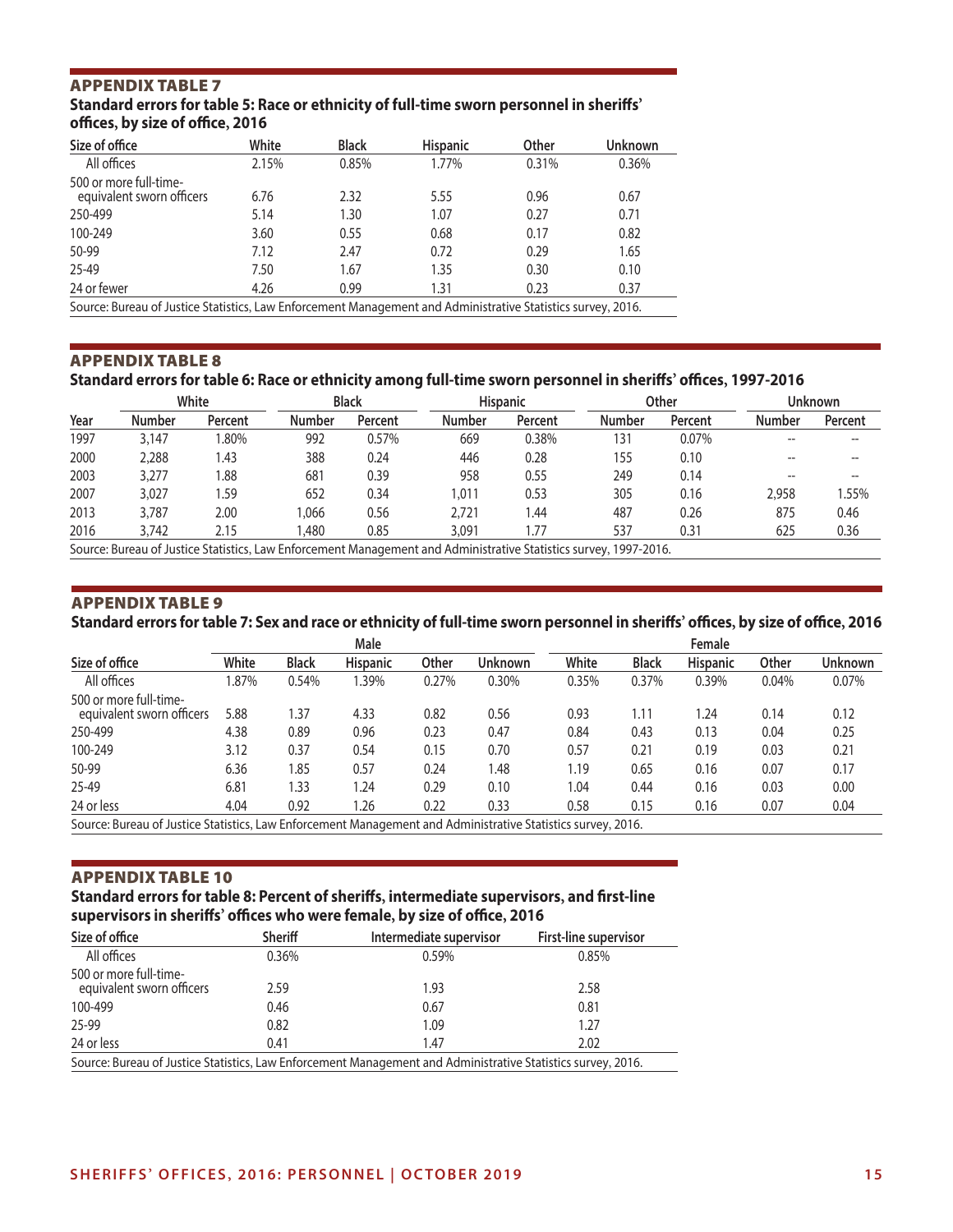# APPENDIX TABLE 11

**Standard errors for table 9: Race or ethnicity among sheriffs, intermediate supervisors, and first-line supervisors in sheriffs' offices, by size of office, 2016**

| Sheriff                                             |       |              |                 | Intermediate supervisor |       |              | <b>First-line supervisor</b> |       |       |              |                 |       |
|-----------------------------------------------------|-------|--------------|-----------------|-------------------------|-------|--------------|------------------------------|-------|-------|--------------|-----------------|-------|
| Size of office                                      | White | <b>Black</b> | <b>Hispanic</b> | Other                   | White | <b>Black</b> | <b>Hispanic</b>              | Other | White | <b>Black</b> | <b>Hispanic</b> | Other |
| All offices                                         | .06%  | 0.70%        | 0.72%           | 0.33%                   | 2.84% | 0.62%        | 0.67%                        | 0.15% | 2.80% | 0.69%        | .27%            | 0.34% |
| 500 or more full-time-<br>equivalent sworn officers | 2.28  | .35          | .35             | .35                     | 9.52  | .66          | 2.54                         | 0.47  | 8.72  | 89.ا         | 4.37            | 0.95  |
| 100-499                                             | .09   | 0.80         | 0.65            | $\sim$                  | 2.91  | 0.73         | 0.40                         | 0.11  | 3.43  | 0.96         | 0.49            | 0.17  |
| 25-99                                               | 1.58  | 0.97         | .26             | $\sim$                  | 6.80  | .25          | 0.83                         | 0.30  | 5.40  | 1.08         | 0.62            | 0.68  |
| 24 or less                                          | .66   | 1.11         | .05             | 0.60                    | 5.46  | .77          | .89                          | 0.41  | 7.27  | .69          | 1.77            | 0.64  |

~Not applicable.

Source: Bureau of Justice Statistics, Law Enforcement Management and Administrative Statistics survey, 2016.

# APPENDIX TABLE 12

**Standard errors for table 10: Full-time personnel in sheriffs' offices who were bilingual or multilingual, by size of office, 2016**

|               |         | Bilingual/multilingual personnel who were-        |         |               |          |  |  |
|---------------|---------|---------------------------------------------------|---------|---------------|----------|--|--|
|               |         |                                                   |         |               | Civilian |  |  |
| <b>Number</b> | Percent | <b>Number</b>                                     | Percent | <b>Number</b> | Percent  |  |  |
| 66            | 2.20%   | .548                                              | 0.89%   | 2,259         | 1.21%    |  |  |
|               | 3.42    | .462                                              | 2.72    | 2,130         | 4.03     |  |  |
|               | 2.52    | 227                                               | 0.82    | 563           | 2.04     |  |  |
|               | .38     | 203                                               | 0.69    | 248           | 0.78     |  |  |
| 30            | 5.35    | 148                                               | 0.63    | 255           | 0.91     |  |  |
| 43            | 5.10    | 347                                               | 1.67    | 205           | 0.79     |  |  |
| 57            | 3.20    | 319                                               | 1.75    | 426           | 2.09     |  |  |
|               |         | Offices with bilingual/<br>multilingual personnel |         | Sworn         |          |  |  |

Source: Bureau of Justice Statistics, Law Enforcement Management and Administrative Statistics survey, 2016.

#### APPENDIX TABLE 13

#### **Standard errors for table 11: Percent of sheriffs' offices with personnel designated to address specific crime-related issues, by size of office, 2016**

|                             |                                                                     | Offices with 100 or more full-time-equivalent sworn personnel                                                | Offices with less than 100 full-time-equivalent sworn personnel     |                            |  |
|-----------------------------|---------------------------------------------------------------------|--------------------------------------------------------------------------------------------------------------|---------------------------------------------------------------------|----------------------------|--|
| Specific problem/task       | Offices with personnel<br>assigned full-time to<br>specialized unit | Other designated personnel                                                                                   | Offices with personnel<br>assigned full-time to<br>specialized unit | Other designated personnel |  |
| Drug enforcement            | 1.25%                                                               | 1.03%                                                                                                        | 2.12%                                                               | 2.21%                      |  |
| Child abuse                 | 1.82                                                                | 1.99                                                                                                         | 1.61                                                                | 2.27                       |  |
| School safety               | 1.72                                                                | 1.24                                                                                                         | 1.71                                                                | 2.20                       |  |
| <b>Financial crimes</b>     | 1.72                                                                | 2.00                                                                                                         | 0.99                                                                | 2.05                       |  |
| Cybercrimes                 | 1.70                                                                | 1.66                                                                                                         | 0.79                                                                | 1.99                       |  |
| Missing children            | 1.60                                                                | 1.99                                                                                                         | 1.05                                                                | 1.93                       |  |
| Domestic violence           | 1.72                                                                | 1.49                                                                                                         | 1.09                                                                | 2.06                       |  |
| Gangs                       | 1.66                                                                | 1.57                                                                                                         | 0.89                                                                | 1.52                       |  |
| Juvenile crimes             | 1.66                                                                | 2.02                                                                                                         | 1.01                                                                | 1.93                       |  |
| Impaired driving            | 1.65                                                                | 1.50                                                                                                         | 1.18                                                                | 1.86                       |  |
| <b>Firearms</b>             | 1.62                                                                | 1.53                                                                                                         | 1.23                                                                | 2.16                       |  |
| <b>Terrorism</b>            | 1.53                                                                | 1.60                                                                                                         | 0.73                                                                | 1.66                       |  |
| Human trafficking           | 1.37                                                                | 1.57                                                                                                         | 0.64                                                                | 1.54                       |  |
| Repeat offenders            | 1.02                                                                | 1.31                                                                                                         | 0.79                                                                | 1.54                       |  |
| Bias/hate crimes            | 0.91                                                                | 1.35                                                                                                         | 0.36                                                                | 1.36                       |  |
| <b>Environmental crimes</b> | 1.20                                                                | 1.11                                                                                                         | 0.78                                                                | 1.15                       |  |
|                             |                                                                     | Source: Bureau of Justice Statistics, Law Enforcement Management and Administrative Statistics survey, 2016. |                                                                     |                            |  |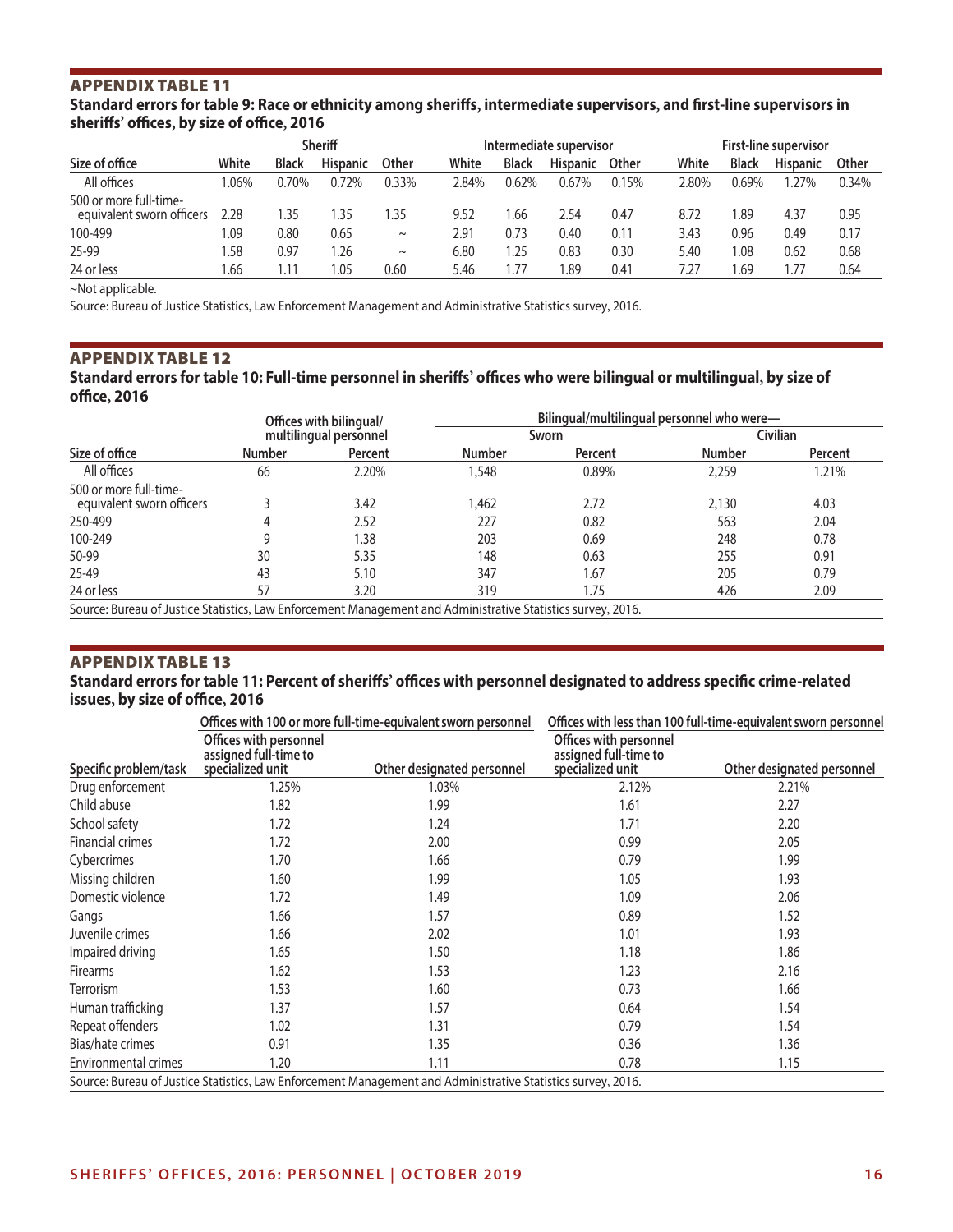# APPENDIX TABLE 14

# **Standard errors for table 12: Percent of sheriffs' offices with personnel designated to functional areas, by size of office, 2016**

|                                        |                                                                     | Offices with 100 or more full-time-equivalent sworn personnel | Offices with less than 100 full-time-equivalent sworn personnel     |                            |  |  |
|----------------------------------------|---------------------------------------------------------------------|---------------------------------------------------------------|---------------------------------------------------------------------|----------------------------|--|--|
| Specific functional area               | Offices with personnel<br>assigned full-time to<br>specialized unit | Other designated personnel                                    | Offices with personnel<br>assigned full-time to<br>specialized unit | Other designated personnel |  |  |
| Specialized operations<br>(e.g., SWAT) | 1.70%                                                               | 1.77%                                                         | .33%                                                                | 2.21%                      |  |  |
| Internal affairs                       | 2.05                                                                | 2.06                                                          | 1.42                                                                | 2.40                       |  |  |
| Crime prevention                       | 1.85                                                                | 2.04                                                          | 1.18                                                                | 1.86                       |  |  |
| Crime analysis                         | 1.91                                                                | 1.31                                                          | 0.75                                                                | 1.67                       |  |  |
| Drug education in schools              | 1.82                                                                | 2.04                                                          | 1.60                                                                | 2.45                       |  |  |
| Community policing                     | 1.78                                                                | 2.04                                                          | 0.99                                                                | 1.62                       |  |  |
| Victim assistance                      | 1.72                                                                | 2.06                                                          | 1.48                                                                | 1.85                       |  |  |
| Research/planning                      | 1.49                                                                | 1.39                                                          | 0.72                                                                | 1.89                       |  |  |
| Bomb/explosive disposal                | 1.20                                                                | 1.58                                                          | 0.51!                                                               | 1.03                       |  |  |

! Interpret with caution. Estimate is based on 10 or fewer sample cases, or coefficient of variation is greater than 50%.

Source: Bureau of Justice Statistics, Law Enforcement Management and Administrative Statistics survey, 2016.

# APPENDIX TABLE 15

# **Standard errors for table 13: Full-time school resource officers in sheriffs' offices, by size of office, 2016**

|                                                                                                              | Offices with school resource officers (SROs) |         |                             |                        |  |  |  |  |
|--------------------------------------------------------------------------------------------------------------|----------------------------------------------|---------|-----------------------------|------------------------|--|--|--|--|
| Size of office                                                                                               | <b>Number</b>                                | Percent | <b>Total number of SROs</b> | Average number of SROs |  |  |  |  |
| All offices                                                                                                  | 65                                           | 2.16%   | 332                         | 0.24                   |  |  |  |  |
| 500 or more full-time-equivalent<br>sworn officers                                                           | 4                                            | 1.89    | 154                         | 2.41                   |  |  |  |  |
| 250-499                                                                                                      | 4                                            | 2.27    | 118                         | 1.25                   |  |  |  |  |
| 100-249                                                                                                      | 9                                            | 1.34    | 87                          | 0.47                   |  |  |  |  |
| 50-99                                                                                                        | 29                                           | 6.28    | 217                         | 0.86                   |  |  |  |  |
| 25-49                                                                                                        | 45                                           | 4.97    | 171                         | 0.32                   |  |  |  |  |
| 24 or less                                                                                                   | 54                                           | 3.04    | 175                         | 0.32                   |  |  |  |  |
| Source: Bureau of Justice Statistics, Law Enforcement Management and Administrative Statistics survey, 2016. |                                              |         |                             |                        |  |  |  |  |